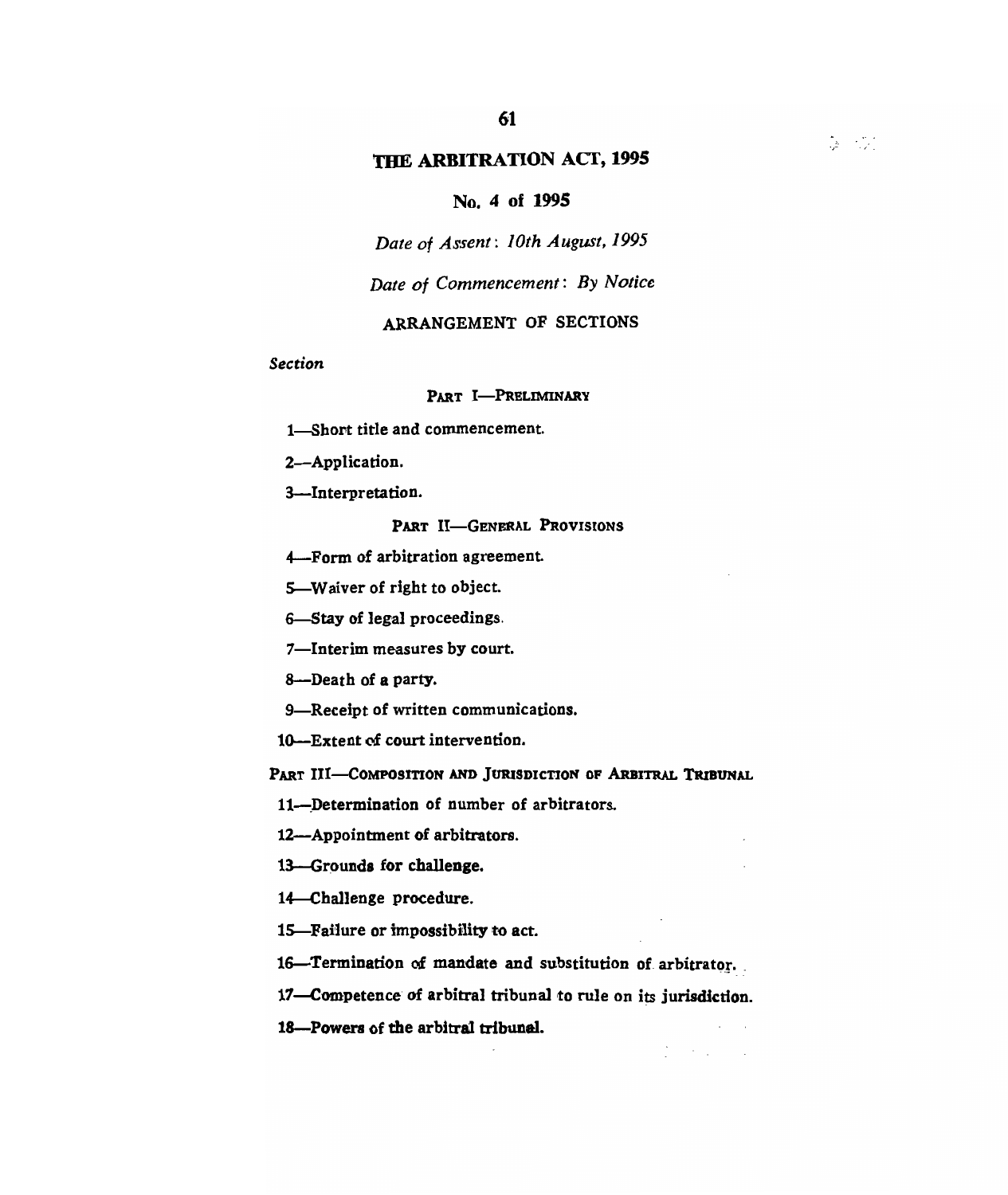**PART IV-CONDUCT OF ARBITRAL PROCEEDINGS** 

- 19—Equal treatment of parties.
- 20—Determination of rules of procedure.
- 21—Place of arbitration.
- 22—Commencement of arbitration.
- 23—Language.
- 24—Statements of claim and defence.
- 25—Hearings and written representations.
- 26—Default of a party.
- 27—Experts.
- 28—Court assistance in taking evidence.

#### PART V-ARBITRAL AWARD AND TERMINATION OF **ARBITRAL** PROCEEDINGS

- 29—Rules applicable to substance of dispute.
- 30—Decision making by panel of arbitrators.
- 31—Settlement.
- 32—Form and contents of arbitral award.
- 33—Termination of arbitral proceedings.
- 34—Correction and interpretation of arbitral award; additional award.

PART VI-RECOURSE TO HIGH COURT AGAINST ARBITRAL AWARD 35—Application for setting aside arbitral award.

PART VII-RECOGNITION AND ENFORCEMENT OF AWARDS

- 36—Recognition and enforcement of award.
- 37—Grounds for refusal of recognition or enforcement.

#### PART VIII-MISCELLANEOUS PROVISIONS

- 38—Bankruptcy.
- 39—Questions of law arising in domestic arbitration.
- 40—Rules.
- 41—Government to be bound.
- 42—Repeal of Cap. 49 and saving.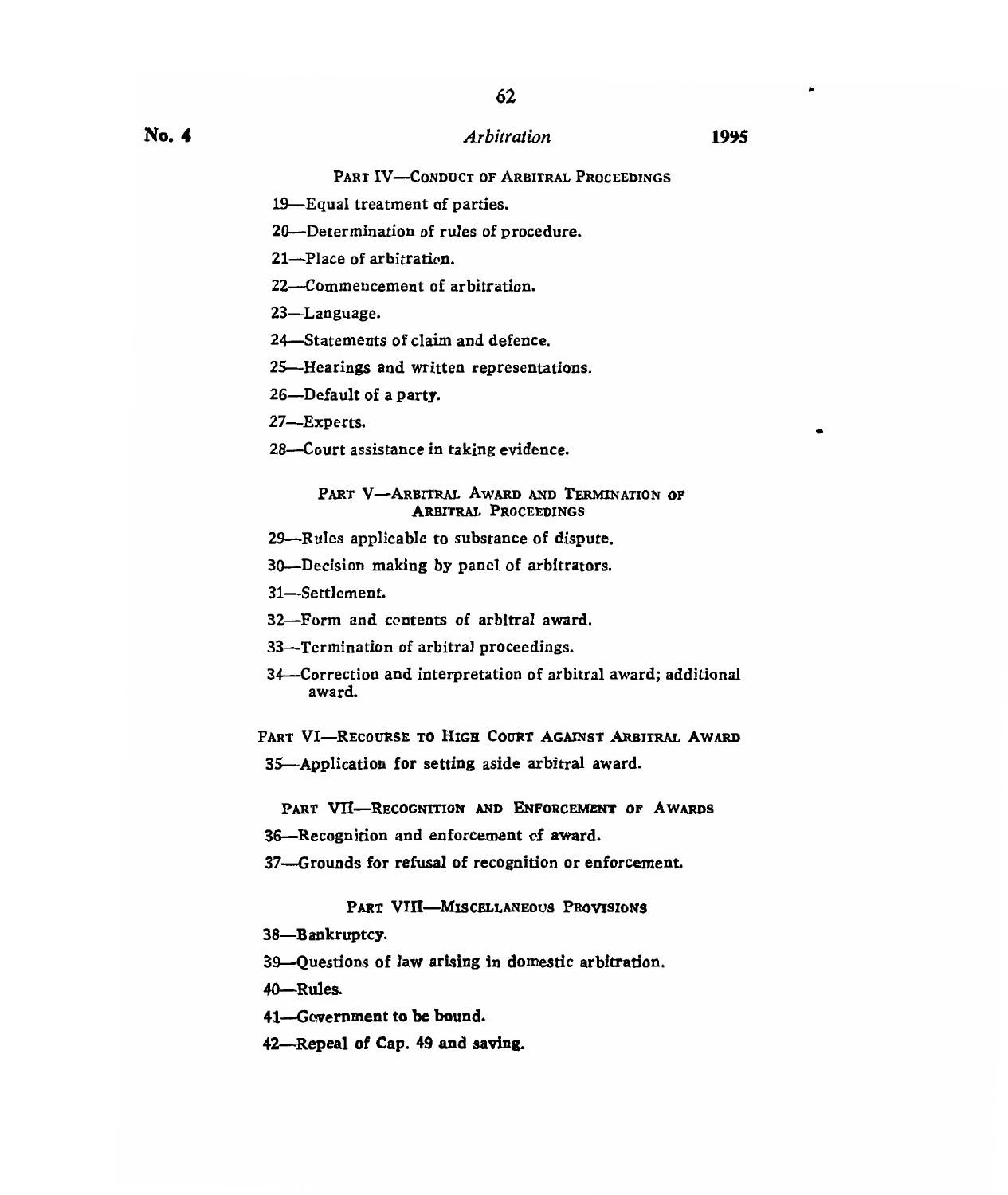**63** 

#### **ENACTED by the Parliament of Kenya as follows:**

#### **PART I—PRELIMINARY**

1. This Act may be cited as the Arbitration Act, 1995 and shall come into operation on a date to be appointed by the Minister by Order published in the Gazette. **Short title and commencement.** 

2. Except as otherwise provided in a particular case, the **Application.**  provisions of this Act shall apply to domestic arbitration and intemationa". arbitration.

3. (1) In this Act, unless the context otherwise requires— **Interpretation.** 

"arbitration" means any arbitration whether or not administered by a permanent arbitral institution;

"arbitration agreement" means an agreement by the parties to submit to arbitration all or certain disputes which have arisen or which may arise between them in respect of a defined legal relationship, whether contractual or not;

"arbitral award" means any award of an arbitral tribuna' and includes an interim arbitral award;

"arbitral tribunal" means a sole arbitrator or a panel of arbitrators;

"party" means a party to an arbitration agreement and includes a person claiming through or under a party.

(2) An arbitration is domestic if the arbitration agreement **provides expressly or by implication for arbitration in Kenya:**  and at the time when proceedings are commenced or the arbitration is entered into—

(a) the parties are nationals of Kenya or are habitually resident in Kenya;

(b) in the case of a body corporate, that body is incorporated in or its /central management and control is exercised **in Kenya; or**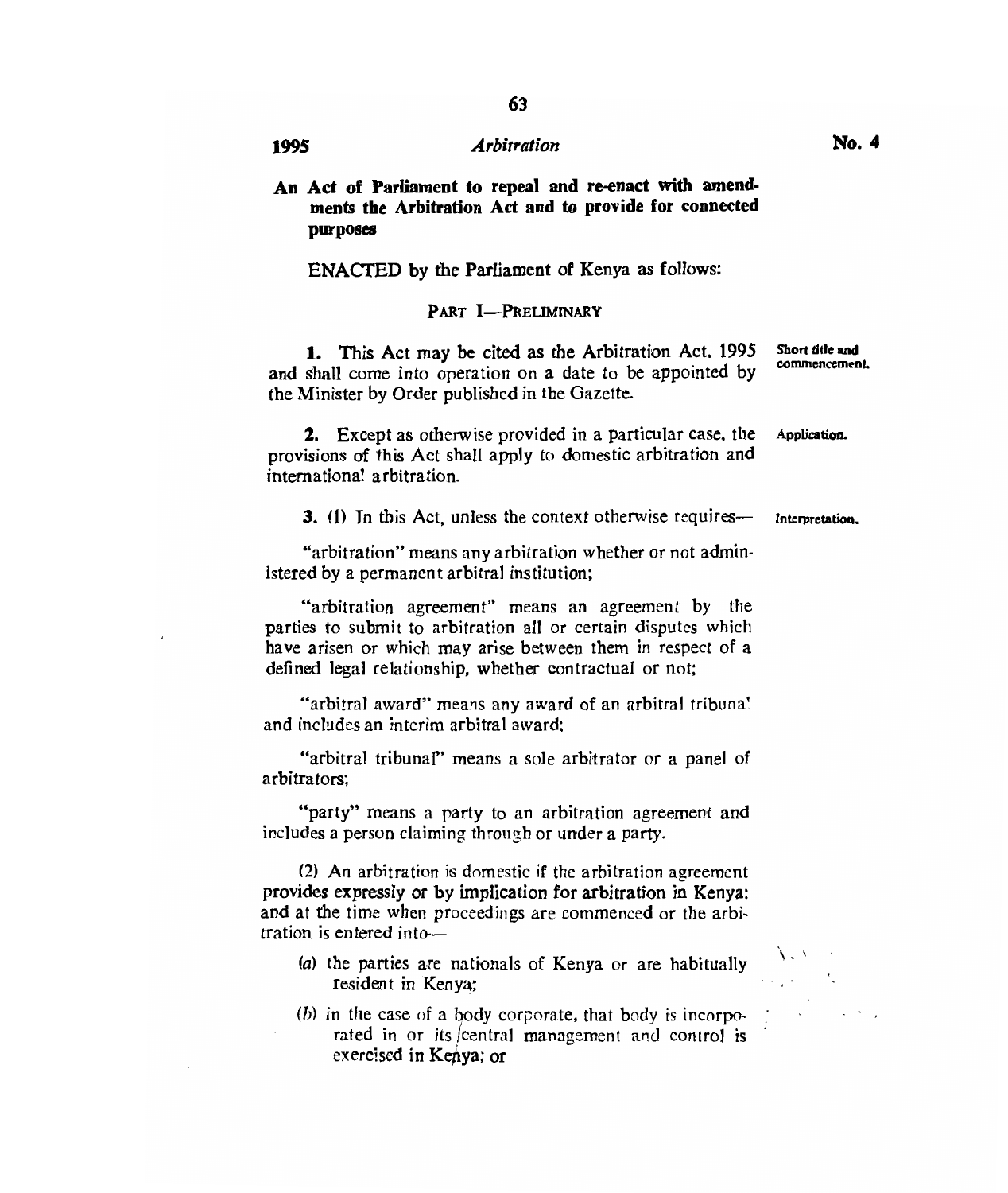- *(c)* the place where a substantial part of the obligations of the commercial relationship is to be performed or the place with which the subject -matter of the dispute is most closely connected is Kenya.
- (3) An arbitration is international if—
- *(a)* the parties to an arbitration agreement have, at the time of the conclusion of that agreement, their places of business in different states;
- *(b)* one of the following places is situated outside the state in which the parties have their places of business-
	- $(i)$  the place of arbitration if determined, or pursuant to, the arbitration agreement; or
	- (ii) any place where a substantial part of the obligations of the commercial relationship is to be performed or the place with which the subjectmatter of the dispute is most closely connected; or
- *(c)* the parties have expressly agreed that the subjectmatter of the arbitration agreement relates to more than one state.
- (4) For the purpose of subsection  $(3)$ —
- (a) if a party has more than one place of business, the place of business is that which has the closest relationship to the arbitration agreement; and
- (b) if a party does not have a place of business, reference is to be made to his habitual residence.

(5) Where a provision of this Act, except section 31 leaves the parties free to determine a certain issue, such freedom includes the right of the parties to authorize *a* third party including an institution to make that determination.

(6) Where a provision of this Act refers to the fact that the parties have agreed or that they may agree or in any other way refer to an agreement of the parties, such agreement includes any arbitration rules referred to in that agreement.

(7) Where a provision of this Act, other than sections 26 and 33 (2) (a), refers to a claim, it also applies to a counterclaim, and where it refers to a defence it also applies to a defence to such counter-claim.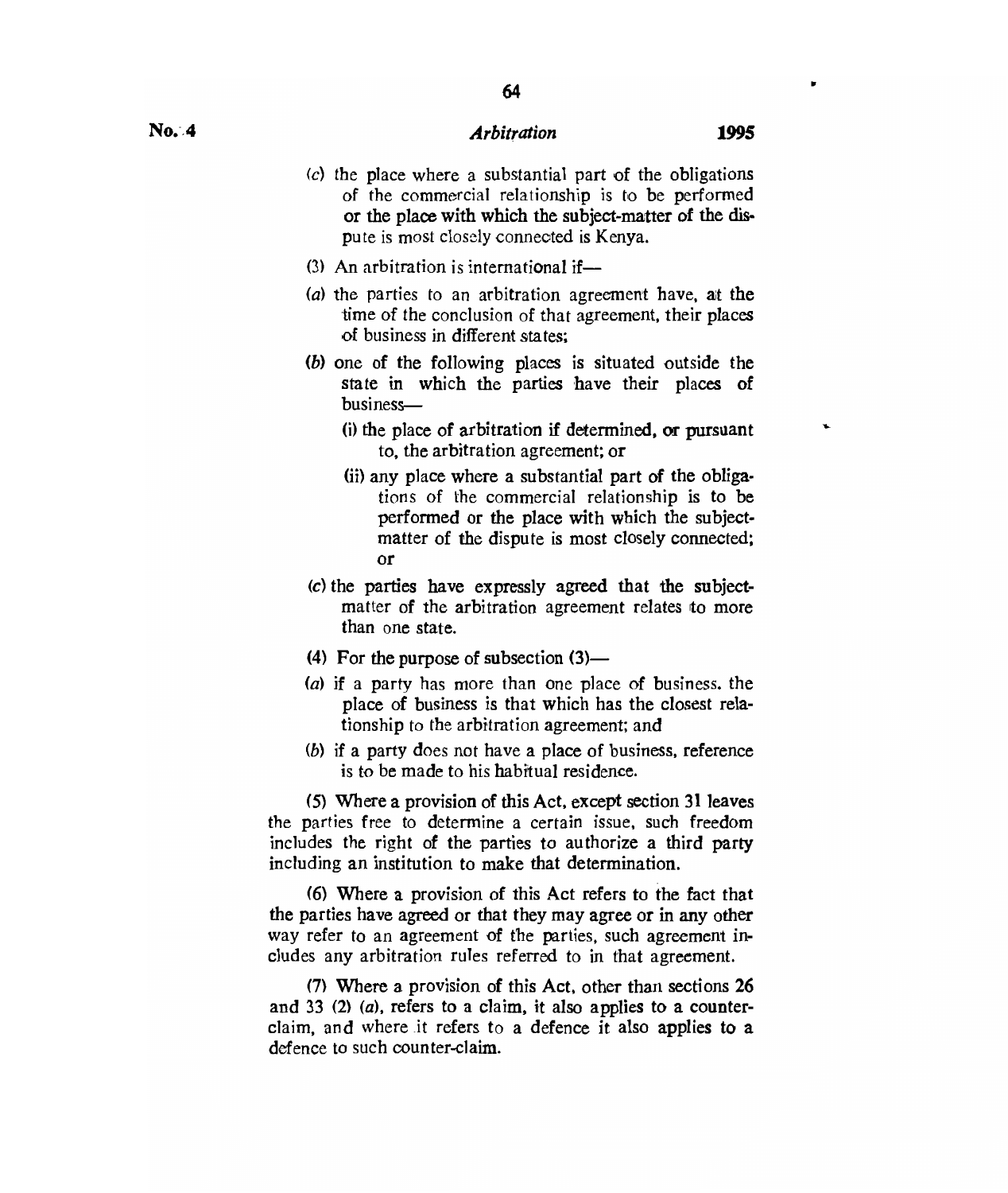**4.** (1) An arbitration agreement may be in the form of an arbitration clause in a contract or in the form of a separate agreement. **Form of arbitration agreement.** 

(2) An arbitration agreement shall be in writing.

(3) An arbitration agreement is in writing if it is contained in-

- $(a)$  a document signed by the parties;
- *(b)* **an exchange of letters, telex, telegram or other means of** telecommunications **which provide a** record of the agreement; or
- *(a)* an exchange of statements of claim and defence in which the existence of an agreement is alleged by one party and not denied by the other party.

(4)The reference in a contract to a document containing an arbitration clause shall constitute an arbitration agreement if the contract is in writing and the reference is such as to make that arbitration clause part of the contract.

**5.** A party who knows by any provision of this Act from **Waiver of h** the narties may deporate or any requirement under the **right** to object. which the parties may derogate or any requirement under the arbitration agreement has not been complied with and yet proceeds with the arbitration without stating his objection to such non-compliance without undue delay or, if a time limit **is prescribed, within such period of time, shall be deemed to have waived the right to object.** 

**6. (1) A** court before which proceedings are brought in a matter which is the subject of an arbitration agreement shall, if a party so applies not later than the time when that party enters appearance or files any pleadings or takes any other step in the proceedings, stay the proceedings and refer the **parties to arbitration unless it finds—** 

- **(a) that the arbitration agreement is null and void, inoperative** or incapable of being performed; or
- *h I* that there **is not in fact any dispute between the parties with regard to the matters agreed to be referred to arbitration.**

**Stay of legal proceedings.** 

**No. 4**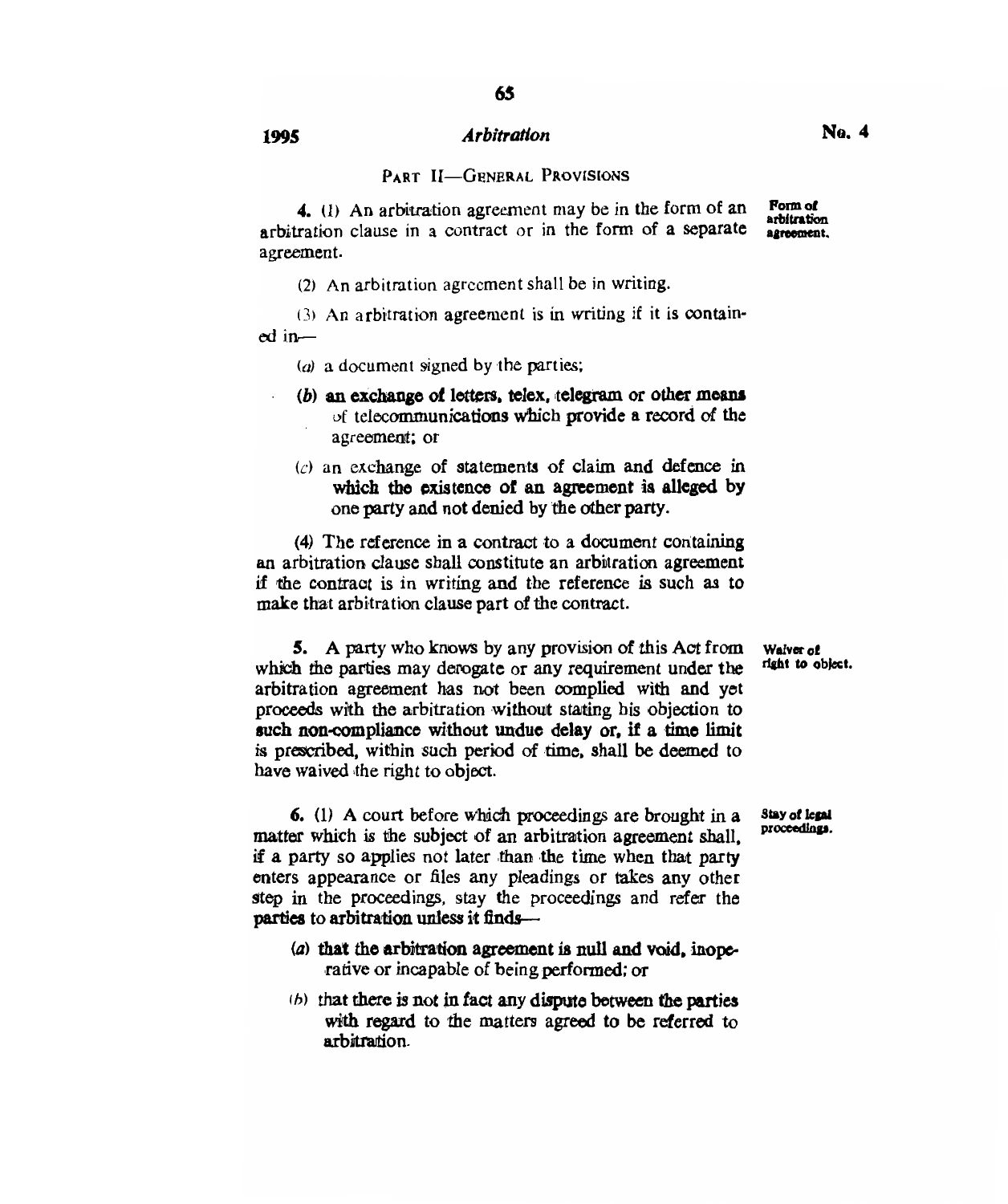66

(2) Notwithstanding that an application has been brought under subsection (1) and the matter is pending before the court. arbitral proceedings may be commenced or continued and an arbitral award may be made.

7. (1) It is not incompatible with an arbitration agreement for a party to request from the High Court, before or during arbitral proceedings, an interim measure of protection and for the High Court to grant that measure.

(2) Where a party applies to the High Court for an injunction or other interim order and the arbitral tribunal has already ruled on any matter relevant to the application, the High Court shall treat the ruling or any finding of fact made in the course of the ruling as conclusive for the purposes of the application.

8. (1) An arbitration agreement is not discharged by the death of any party thereto, either as respects the deceased or any other party, but in such event is enforceable by or against the personal representative of the deceased.

(2) The authority of an arbitrator is not revoked by the death of any party by whom he was appointed.

(3) Nothing in this section affects the operation of any law by virtue of Which any right of action is extinguished by the death of a person.

**Receipt of 9.** (1) Unless otherwise agreed by the parties—

(a) any written communication is deemed to have been received if it is delivered to the addressee personally or if it **is delivered at his place of business, habitual**  residence or mailing address; and

*(b)* **the communication is deemed to have been received**  on the day it is so delivered.

(2) If none of the places referred to in subsection **(1)** (a) can be found after making a reasonable inquiry a written communication is deemed to have been received if it is sent to the addressee's last known place of business, habitual residence or mailing address by registered mail or by any other **means which provides a record of the attempt to deliver it.** 

(3) This section does not apply to written communications in respect of court proceedings.

**written** 

**Interim measures by court.** 

**Death of a party.**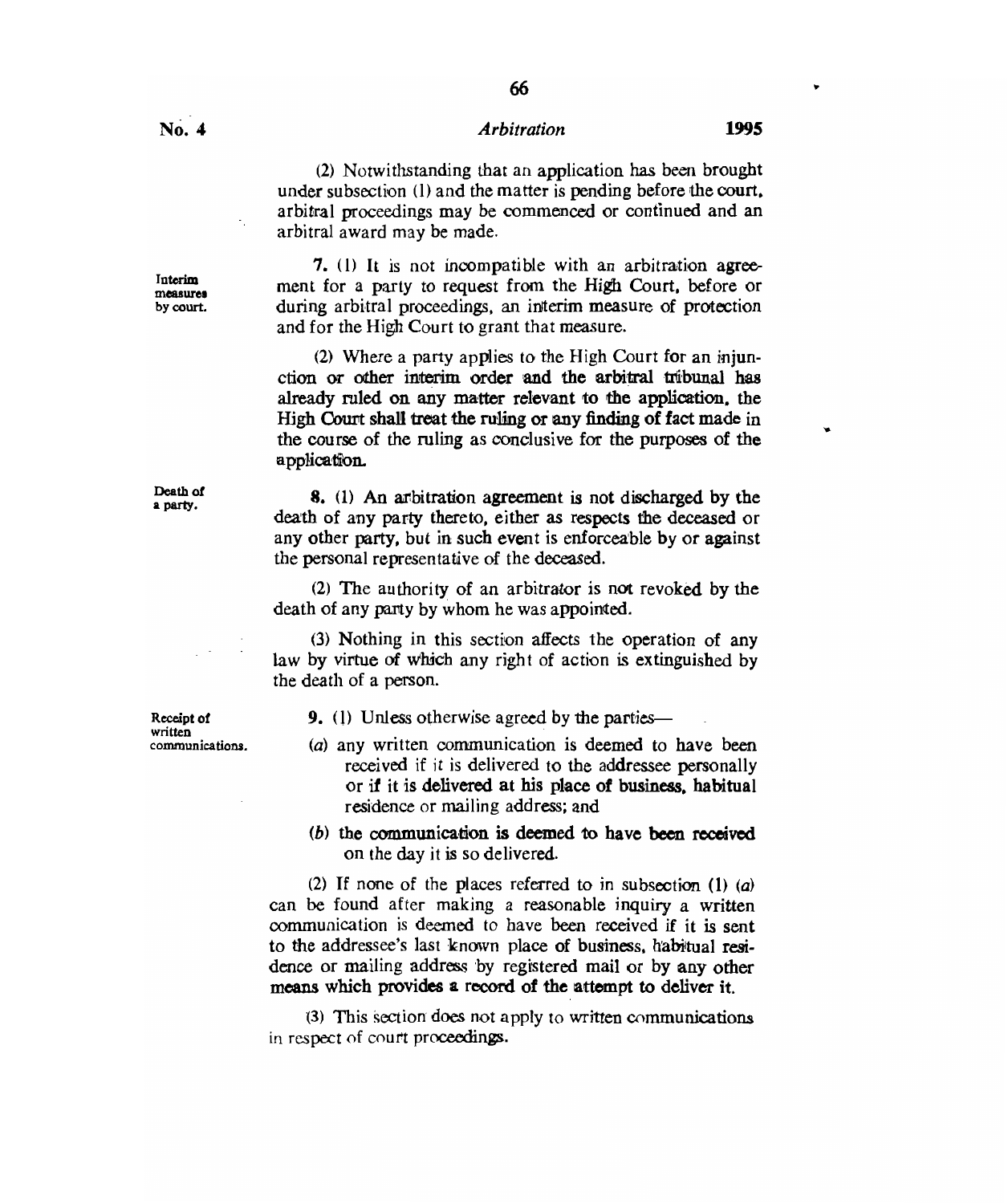67

10. Except as provided in this Act, no court shall intervene in matters governed by this Act.

### PART III-COMPOSITION AND JURISDICTION OF ARBITRAL **TRIBUNAL**

11. (1) *The* parties are free to determine the number of arbitrators.

(2) Failing such determination, the number of arbitrators shall be one.

12. (1) No person shall be precluded by reason of that **person's nationality from acting as an arbitrator, unless otherwise agreed by the parties.** 

**(2) The** parties are free to agree on a procedure of appointing the arbitrator or arbitrators and failing such agreement—

- (a) in an arbitration with three arbitrators, each party shall appoint one arbitrator and the two arbitrators so appointed shall appoint the third arbitrator;
- $(b)$  in an arbitration with one arbitrator, the parties shall agree on the person to be appointed.
- $(3)$  If—

(a) in the case of three arbitrators, a party fails to appoint the arbitrator within 30 days of receipt of a request to do so from the other party or if the two arbitrators fail to agree on the third arbitrator within 30 days of their appointment; or

 $(b)$  in the case of one arbitrator, the parties fail to agree on the arbitrator;

the appointment shall be made, upon application of a party, by the High Court.

(4) Where, under a procedure agreed upon by the parties for the appointment of an arbitrator or arbitrators—

- (a) a party fails to act as required under such **procedure;**
- $(b)$  the parties or two arbitrators, fail to reach agreement expected of them under such procedure; or
- (c) a third party including an institution, fails **to perform any function entrusted** to it **under such procedure;**

**Appointment** of arbitrators.

د د د د د د د د د د

Extent of court

**No. 4** 

Intervention.

**Determination** number of arbitrators.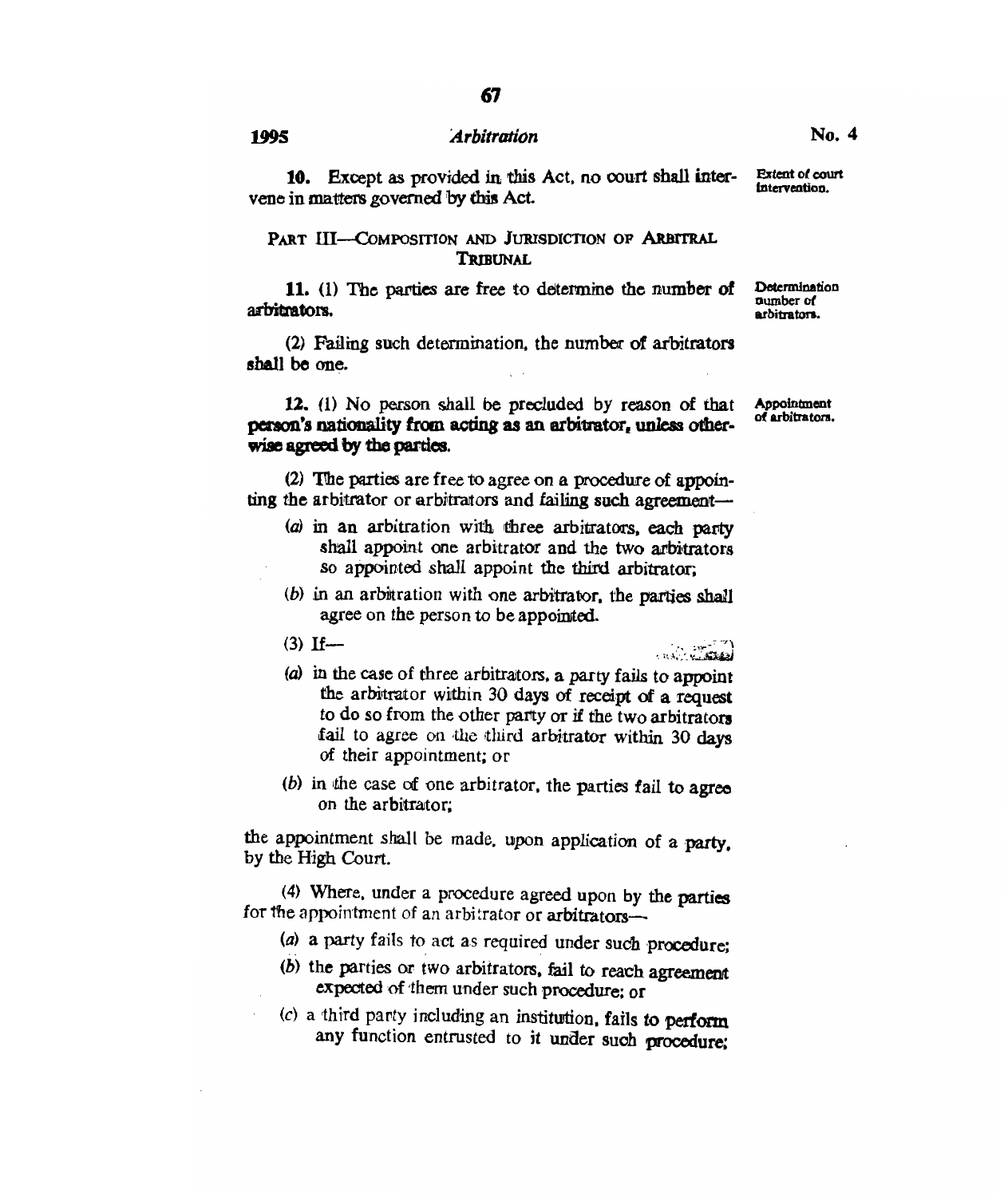**68** 

any party may apply to the High Court to take the necessary measures, unless the agreement otherwise provides, for securing compliance with the procedure agreed upon by the parties.

(5) A decision of the High Court in respect of a matter under subsection (3) or (4) shall be final and not be subject to appeal.

(6) The High Court in appointing an arbitrator shall have due regard to any qualifications required of an arbitrator by the agreement of the parties and to such considerations as are likely to secure the appointment of an independent and impartial arbitrator and, in the case of a sole or third arbitrator. shall take into account the advisability of appointing an arbitrator of a nationality other than those of the parties.

13. (1) When a person is approached in connection with his possible appointment as an arbitrator, he shall disclose any circumstances likely to give rise to justifiable doubts as to his impartiality or independence.

(2) From the time of his appointment and throughout the arbitral proceedings, an arbitrator shall without delay disclose any such circumstances to the parties unless the parties `lave already been informed of them by him.

13) An arbitrator may be challenged only if circumstances exist that give rise to justifiable doubts as to his impartiality and independence, or if he does not possess qualifications agreed to by the parties.

(4) A party may challenge an arbitrator appointed by him, or in whose appointment that party has participated, only for reasons of which he becomes aware after the appointment.

14. (I) Subject to subsection (3), the parties are free to agree on a procedure for challenging an arbitrator.

(2) Failing an agreement under subsection (1), a party who intends to challenge an arbitrator shall, within 15 days after becoming aware of the composition of the arbitral tribunal or after becoming aware of any circumstances referred to in section 13 (3), send a written statement of the reasons for the challenge to the arbitral tribunal, and unless the arbitrator who is being challenged withdraws from his office or the other party agrees to the challenge, the arbitral tribunal shall decide on *the* challenge.

Challenge procedure.

Grounds for challenge.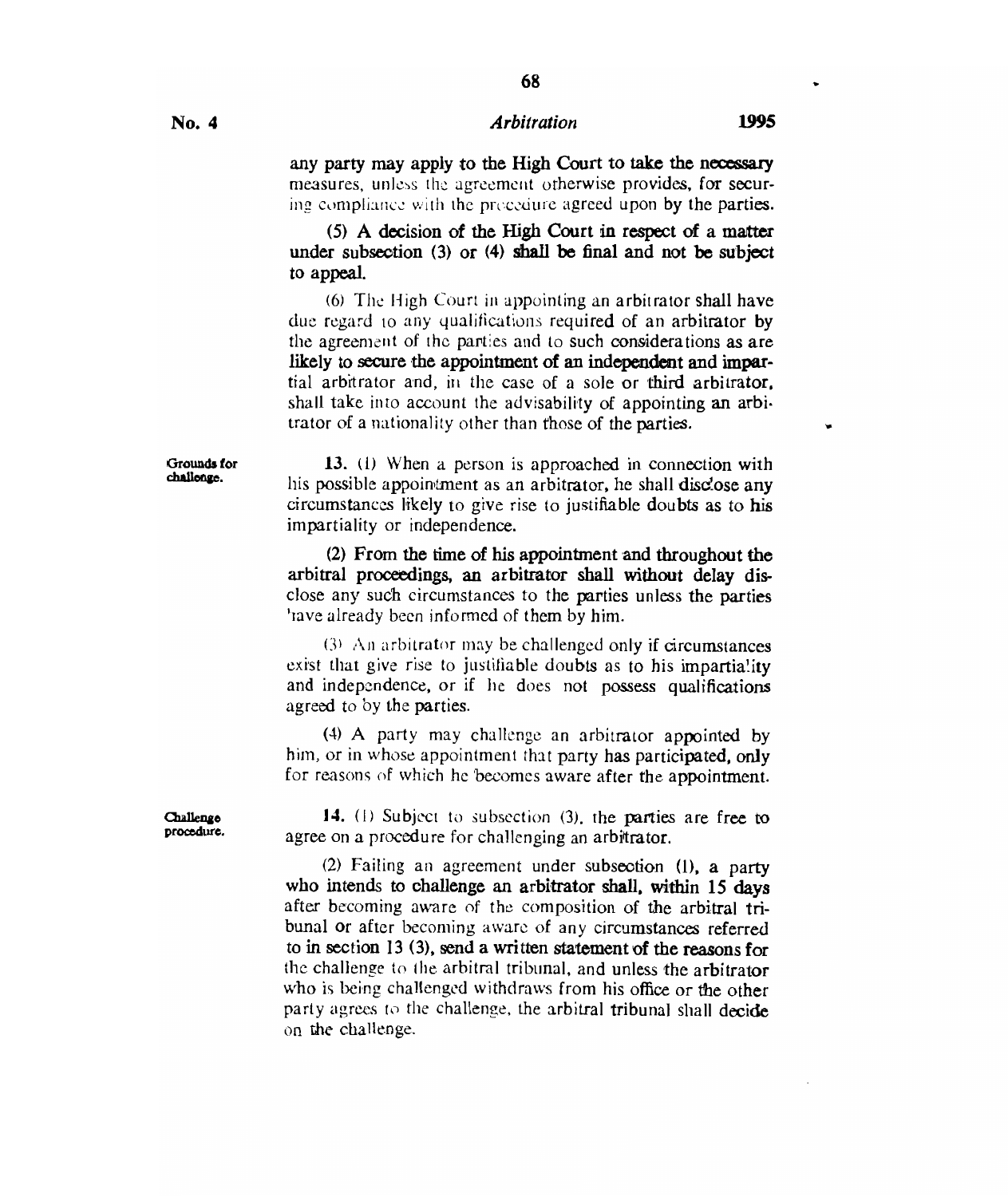(3) If a challenge under any procedure agreed upon by the parties or under subsection (2) is not successful, the challenging party may, within 30 days after having received notice of the decision rejecting the challenge apply to such competent authority as the Attorney-General may by notice in the Gazette designate to *decide on the* challenge and the decision of such competent authority shall be final and not be subject to appeal, but while such an application is pending before such competent authority, the arbitral tribunal including the challenged arbitrator may continue the arbitral proceedings and make an arbitral award.

15. (1) The mandate of an arbitrator shall terminate if—

(a) he is unable to perform the functions of his office or for any other reason fails to act without undue delay; or

- (b) he withdraws from his office: or
- (c) the parties agree to the termination of the mandate.

(2) If there is any dispute concerning any of the grounds referred to in subsection  $(1)$   $(a)$ , a party may apply to the High Court to decide on the termination of the mandate.

(3) A decision of the High Court under subsection (2) shall be final and shall not be subject to appeal.

(4) Where under this section or section 14 (2), an arbitrator withdraws from his office or a party agrees to the termination of the mandate of an arbitrator, that shall not imply acceptance of the validity of any ground referred to in this section or section 16 (3).

16. (1) Where the mandate of an arbitrator is terminated under section 14 or 15, a substitute arbitrator shall be appointed in accordance with the procedure that *was* applicable to the appointment of the arbitrator being replaced.

Termination of mandate and substitution of arbitrator.

Failure or impossibility to act.

- (2) Unless otherwise agreed by the parties—
- (a) where a sole arbitrator or the presiding arbitrator is replaced, any hearing previously held shall be held afresh: and
- (b) where an arbitrator, other than a sole arbitrator or a presiding arbitrator is replaced, any hearings previously held may be held afresh at the discretion of the arbitral tribunal.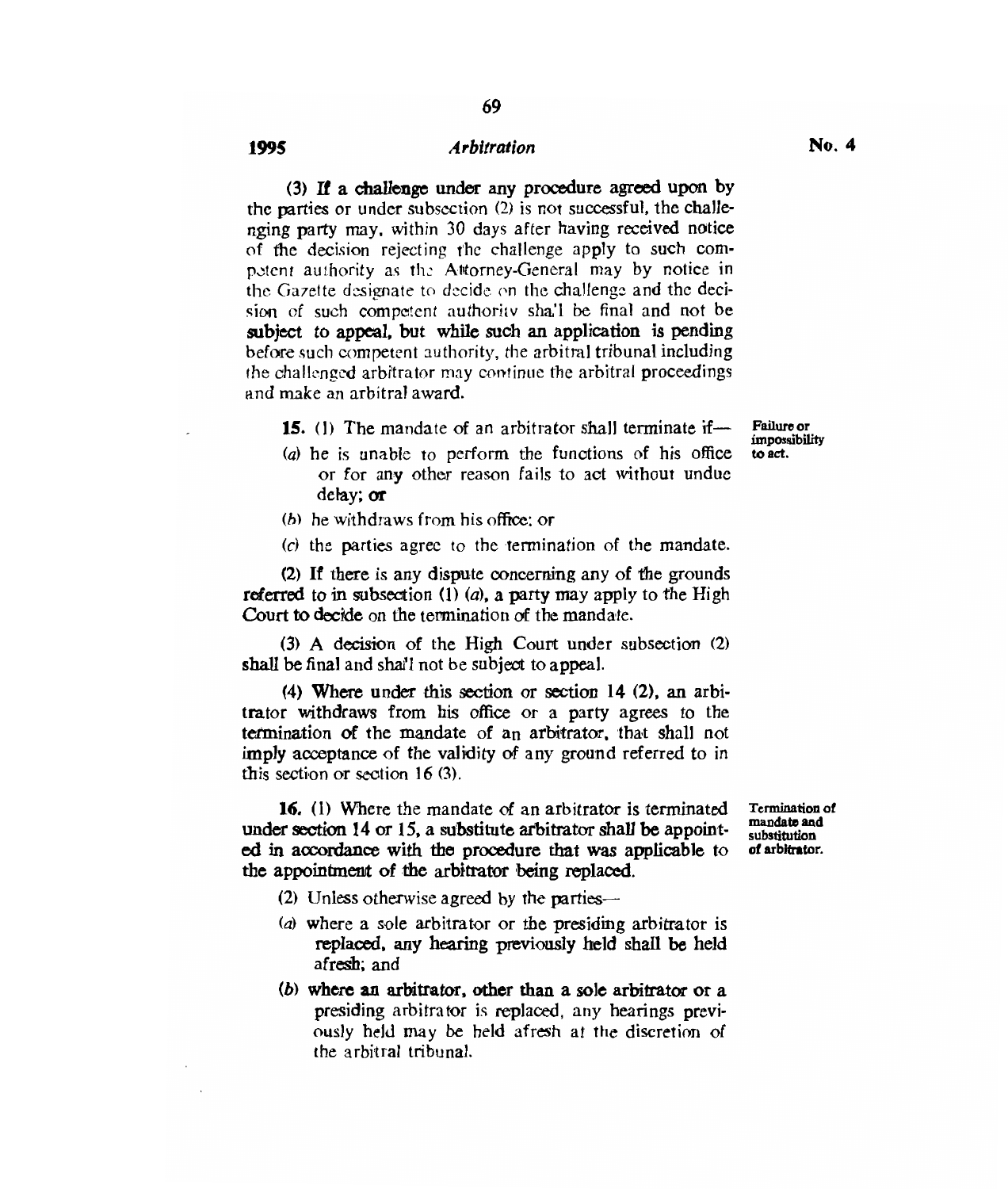**70** 

(3) Unless otherwise agreed by the patties, an order or ruling of the arbitral tribunal made prior to the replacement of an arbitrator under this section shall not be invalidated solely because there has been a change in the composition of the arbitral tribunal.

**17.** (1) The arbitral tribunal may rule on its own jurisdiction, including ruling on any objections with respect to the existence or validity of the arbitration agreement, and for that purpose—

- *(a)* an arbitration clause which forms part of a contract shall be treated as an independent agreement of the other terms of the contract; and
- *(h)* a decision by the arbitral tribunal that the contract is null and void shall not itself invalidate the arbitration clause.

(2) A plea that the arbitral tribunal does not have jurisdiction shall be raised not later than the submission of the statement of defence, however, a party is not precluded from raising such a plea because he has appointed, or participated in the appointment of, an arbitrator.

(3) A plea that the arbitral tribunal is exceeding the scope of its authority shall be raised as soon as the matter alleged to be beyond the scope of its authority is raised during the arbitral proceedings.

(4) The arbitral tribunal may, in either of the cases referred to in subsection (2) or (3) admit a later plea if it considers the delay justified.

(5) The arbitral tribunal may rule on a plea referred to in subsections  $(2)$  and  $(3)$  either as a preliminary question or in an arbitra' award on the merits.

(6) Where the arbitral tribunal rules as a preliminary question that it has jurisdiction, any party aggrieved by such ruling may apply to the High Court, within 30 days after having received notice of that ruling, to decide the matter.

(7) The decision of the High Court shall be final and shall not be subject to appeal.

Competence of arbitral tribunal to rule on its iurisdiction.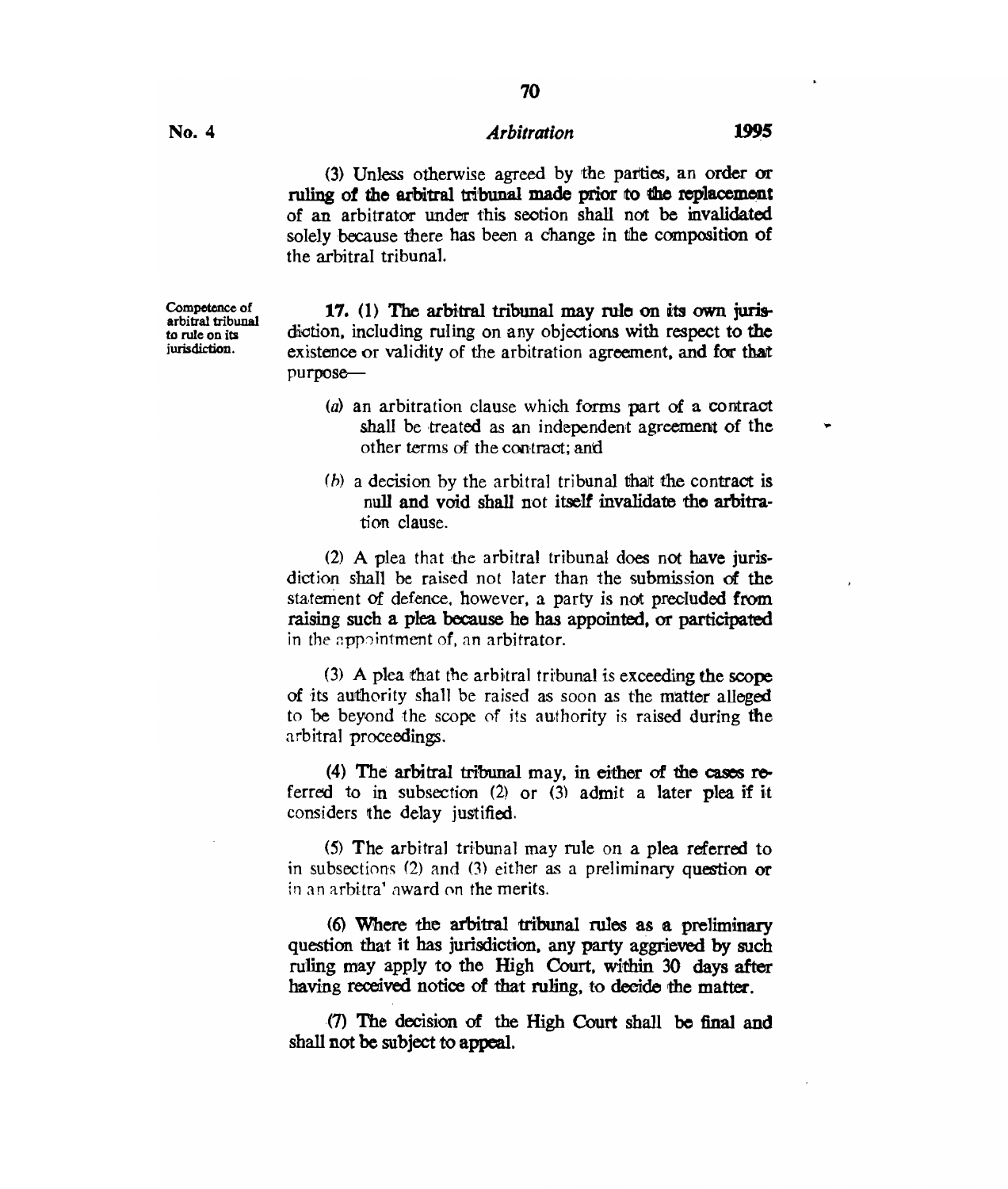71

(8) While an application under subsection (6) is pending before the High Court, the arbitral tribunal may continue the arbitral proceedings and make an arbitral award.

18. (1) Unless the parties otherwise agree, the arbitral tribunal may at the request of a party order any party to take such interim measure of protection as the arbitral tribunal may consider necessary in respect of the subject-matter of the dispute, and the arbitral tribunal may require any party to provide appropriate security in connection with such measure.

(2) The arbitral tribunal or a party with the approval of the arbitral tribunal, may seek assistance from the High Court in the exercise of any power conferred on the arbitral tribunal under subsection (1).

(3) If a request is made under subsection (2) the High Court shall have, for the purposes of the arbitral proceedings, the same power to make an order for the doing of anything which the arbitral tribunal is empowered to order under subsection (1) as it would have in civil proceedings before that Court, but the arbitral proceedings shall continue notwithstanding that a request has been made and is being considered by the High Court.

#### PART IV-CONDUCT OF ARBITRAL PROCEEDINGS

**19.** The parties shall be treated with equality and each party shall be given full opportunity of presenting his case.

**20.** (1) Subject to the provisions of this Act, the parties are free to agree on the procedure to be followed by the arbitral tribunal in the conduct of the proceedings.

(2) Failing an agreement under subsection (1) the arbitral tribunal may, subject to this Act, conduct the arbitration in the manner it considers appropriate.

(3) The power of the arbitral tribunal under subsection (2) includes the power to determine the admissibility, relevance, materiality and weight of any evidence.

(4) Every witness giving evidence and every person appearing before an arbitral tribunal shall have at least the equal treatment

Determination oeterminan<br>Australia of rules of<br>procedure.

Power of arbitral tribunal.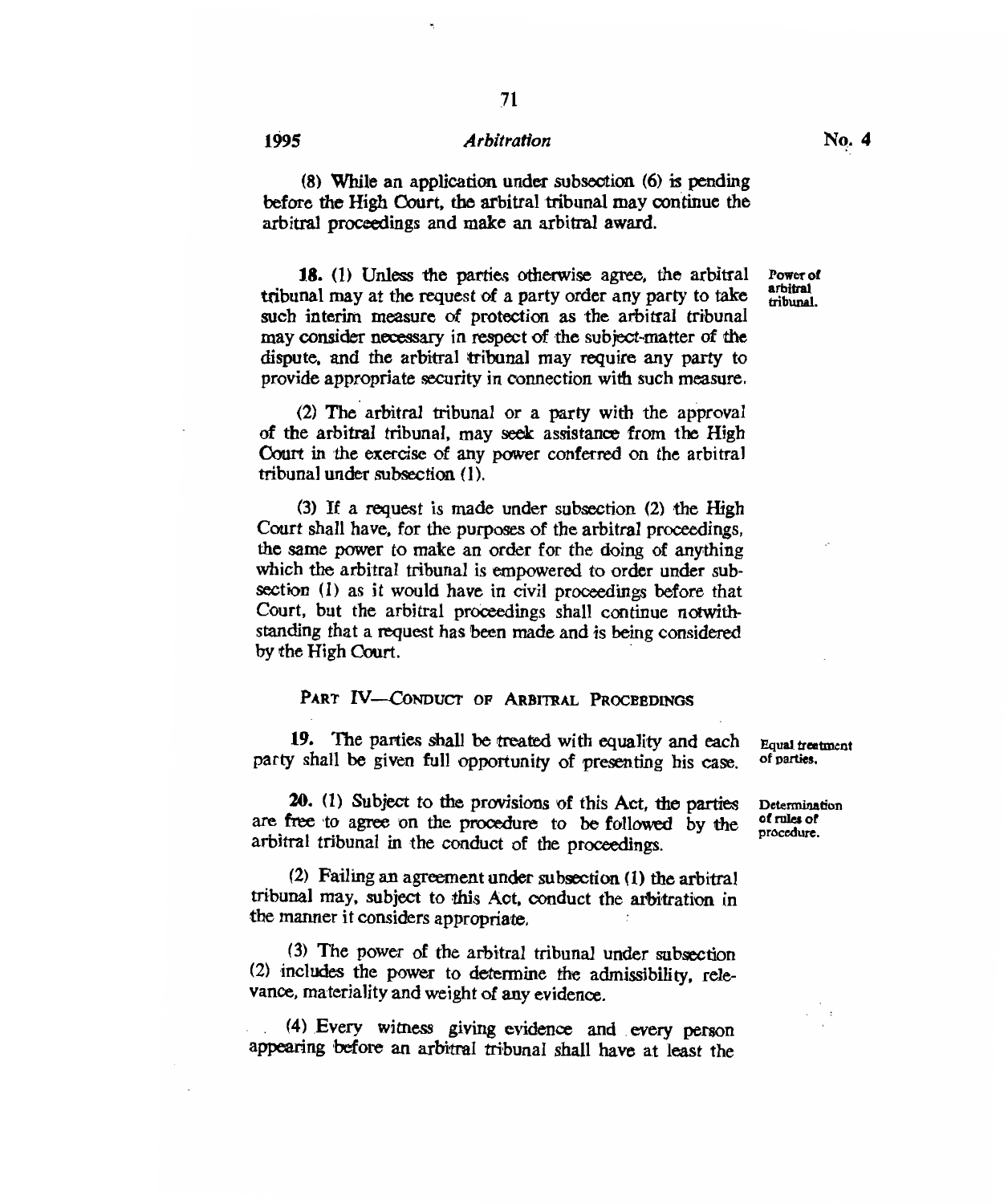same privileges and immunities as witnessess and advocates in proceedings before a court.

**arbitration.**  21. (1) The parties are free to agree on the place of arbitration.

> (2) Failing an agreement under subsection (1), the place of arbitration shall be determined by the arbitral tribunal having regard to the circumstances of the case and convenience of the parties.

> (3) Notwithstanding subsection (1) the arbitral tribunal may, unless otherwise agreed by the parties, meet at any place it considers appropriate for consultation among its members, for hearing witnesses, experts or the parties, or for inspection of documents, goods or other property.

**Commencement of arbitral proceedings. 22.** Unless the parties otherwise agree, the arbitral proceedings in respect of a particular dispute shall commence on the date on which a request for the dispute to be referred to arbitration is received by the respondent.

> **23. (1) The** parties are free to agree upon the language or languages to be used in the arbitral proceedings.

> (2) Failing an agreement under subsection (1). the arbitral tribunal shall determine the language or languages to be used in the arbitral proceedings.

> (3) The agreement or determination under subsection (1) or (2) shall, unless otherwise specified, apply to any written statement by a party, any hearing and any arbitral award, decision or other communication by the arbitral tribunal.

> (4) The arbitral tribunal may order that any documentary evidence shall be accompanied by a translation into the language or languages agreed upon by the parties or determined by the arbitral tribunal.

> 24. (1) Within the period of time agreed upon by the parties or determined by the arbitral tribunal, the claimant shall state the facts supporting his claim, the points at issue and the relief or remedy sought, and the respondent shall state

**Place of** 

**Language.** 

**Statements of claim and defence.**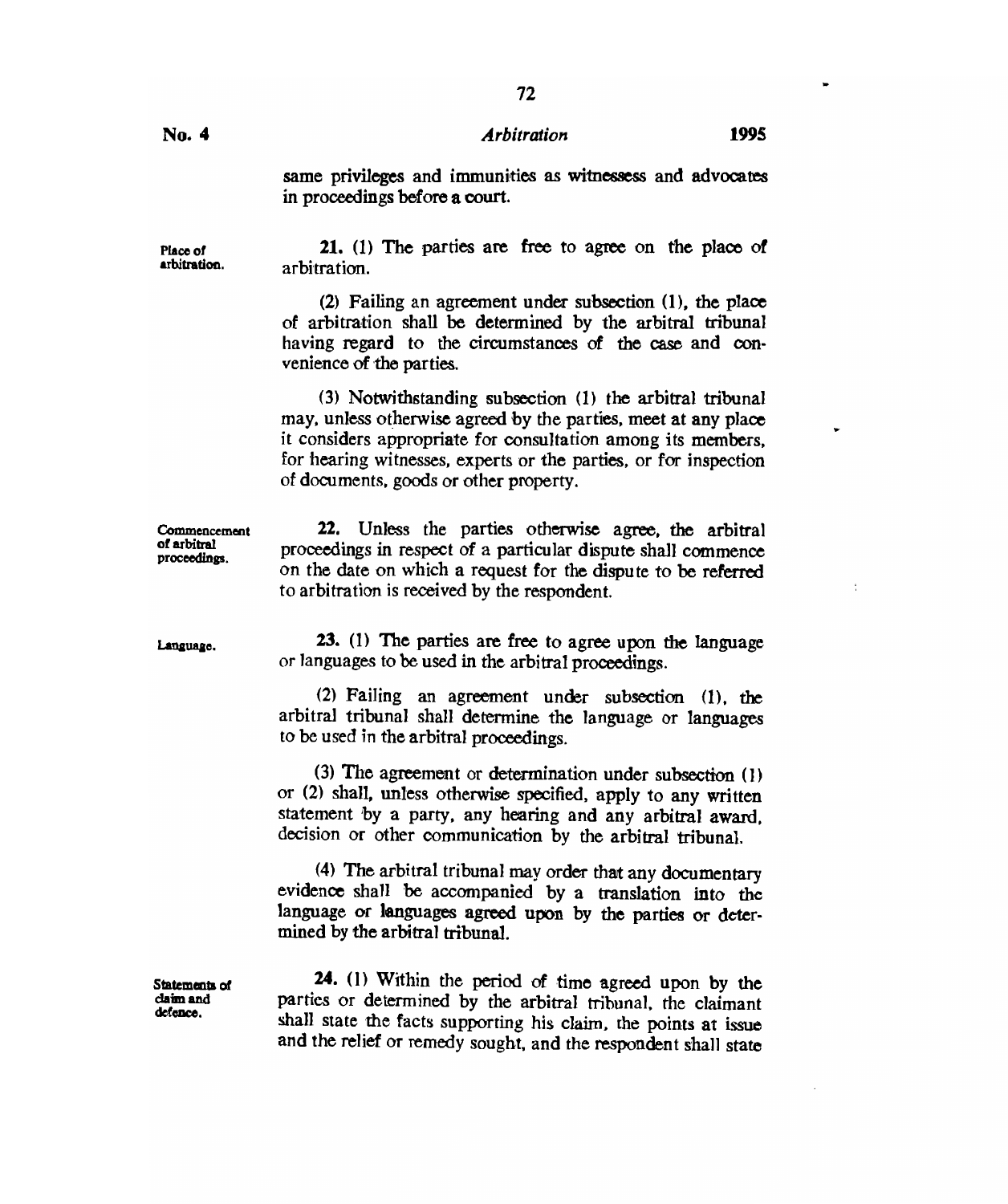ï

 $\overline{1}$ 

# 1995 *Arbitration* No. 4

his defence in respect of these particulars, unless the parties have otherwise agreed as to the required particulars of such statements.

(2) The parties may submit with their statements all documents they consider to be relevant or may add a reference to the documents or other evidence they will submit.

(3) Except as otherwise agreed by the parties, either party may amend or supplement his claim or defence during the course of the arbitral proceedings, unless the arbitral tribunal considers it inappropriate to allow the amendment or supplement having regard to the delay in making it.

**25. (1)** Subject to any agreement to the contrary by the parties, the arbitral tribunal shall decide whether to hold oral hearing for the presentation of evidence or for oral argument, or whether the proceedings shall be conducted on the basis of documents and other materials furnished under section 24.

(2) Unless the parties have agreed that no hearings shall be held, the arbitral tribunal shall hold oral hearings at an appropriate stage of the proceedings, if so required by a party.

(3) The parties shall be given sufficient advance notice of any hearing and of any meeting of the arbitral tribunal for the purpose of inspection of documents, goods or other property.

(4) All statements, documents or other information furnished to, or applications made to, the arbitral tribunal by one party shall be communicated to the other party, and any expert report or evidential document on which the arbitral tribunal may rely in making its decisions shall be communicated to the parties.

(5) At any hearing or meeting of the arbitral tribunal of which notice is required to be given under subsection (3), or in any proceedings conducted on the basis of documents or other materials, the parties may appear or act in person or may be represented by any other person of their choice.

**26.** Unless otherwise agreed by the parties, if, without **Default of a party.**<br>
showing sufficient cause—

**(a) the claimant fails to communicate his statement of**  claim in accordance with section 24 *(1),* the arbitral tribunal shall terminate the arbitral proceedings;

**Hearings and written representations.**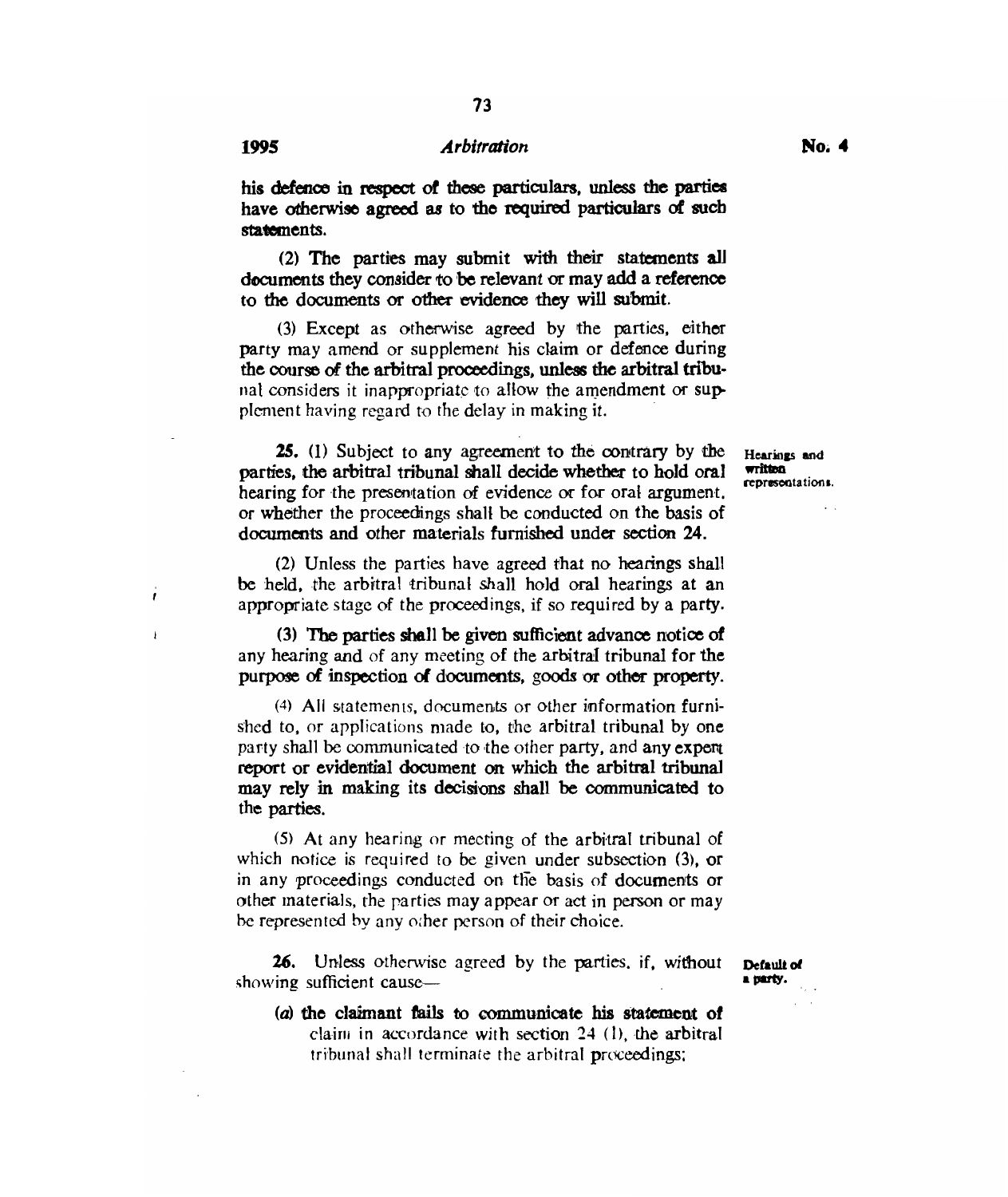**74** 

- (b) the respondent fails to communicate his statement **of defence in accordance with section 24 (1), the arbi**tral tribunal shall continue the proceedings without treating such failure in itself as an admission of the claimant's allegations;
- (c) any party which fails to appear at a hearing or to produce documentary evidence, the arbitral tribunal may continue the proceedings and make the award on the evidence before it;
- *(d)* the claimant fails to prosecute his claim, the arbitral tribunal may make an award dismissing the claim or **give directions, with or without conditions, for the**  speedy determination of the claim.

**27.** (1) Unless otherwise agreed by the parties, the arbitral tribunal may—

- (a) appoint one or more experts to report to it on specific issues to be determined by the arbitral tribunal; and
- (b) require a party to give the expert any relevant information or to produce or provide access to, any relevant documents, goods or other property for inspection.

(2) Unless otherwise agreed by the parties, if a party so requests or if the arbitral tribunal considers it necessary, the expert shall, after delivery of his written or oral report, participate in an oral hearing where the parties shall have the opportunity to put questions to him and to present expert witnesses in order to testify on the points at issue.

(3) Unless otherwise agreed by the parties, the expert shall, upon the request of a party, make available to that party for examination all documents, goods or other property in the expert's possession which was provided to him in order to prepare his report.

**28.** The arbitral tribunal, or a party with the approval **of the arbitral tribunal, may request from the High Court assitance in taking evidence, and the High Court may execute**  the request within its competence and according to its rules on taking evidence.

Experts.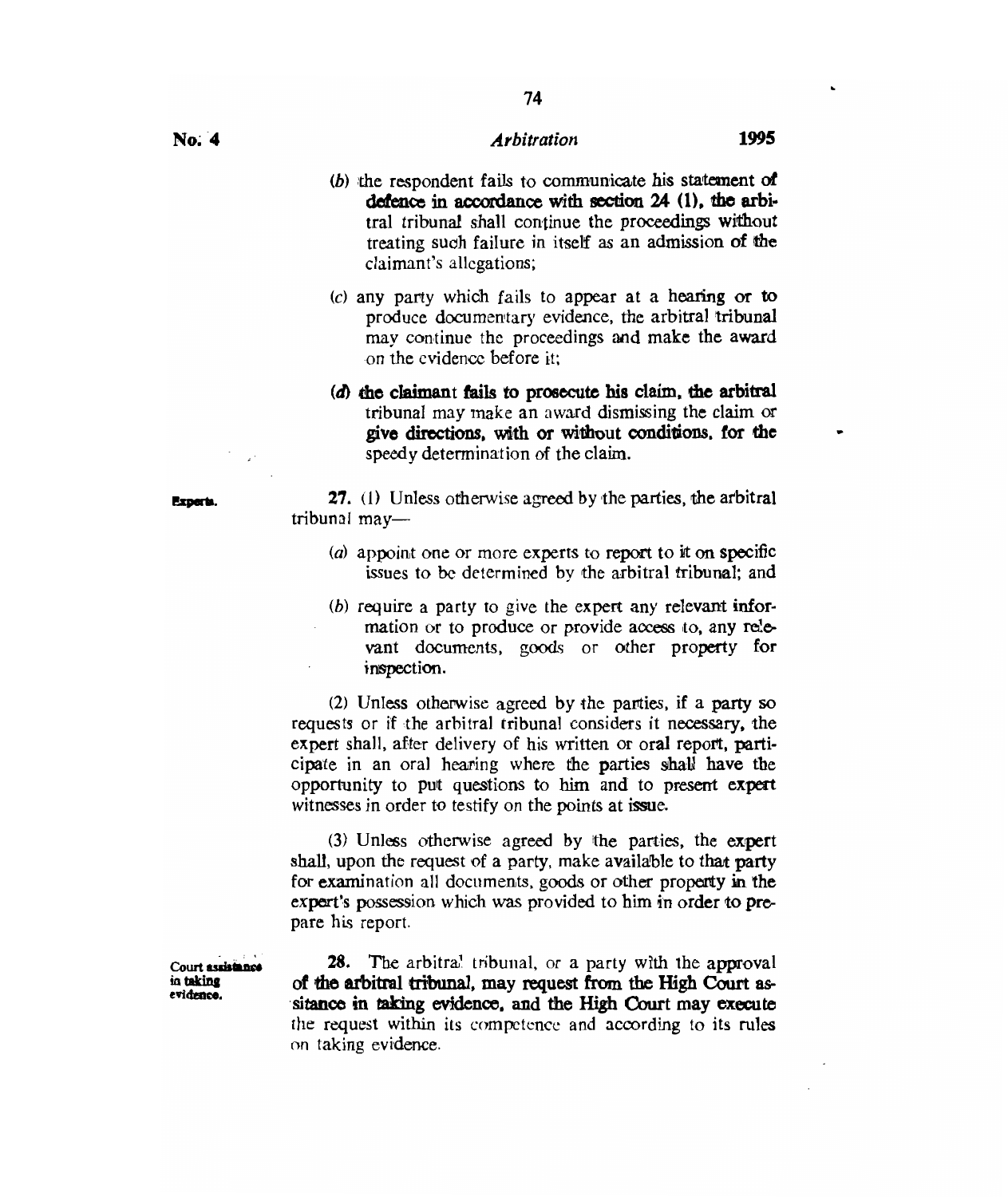#### PART V—ARBITRAL AWARD AND TERMINATION OF ARBITRAL PROCEEDINGS

29. (1) The arbitral tribunal shall decide the **dispute** in accordance with the rules of law chosen by the parties as applicable to the substance of the dispute.

(2) The choice of the law or legal system of any designated state shall be construed, unless otherwise **agreed by the parties,** as direefly referring to the substantive law of that state and not to its conflict of laws rules.

(3) Failing a choice of the law under subsection (1) by **the parties, the arbitral tribunal shall apply the rules of law it considers** to be appropriate given all the circumstances of the dispute.

(4) The arbitral tribunal shall decide on the substance of the dispute according **to** considerations of justice and fairness without being bound by the rules of law, only if the parties have expressly authorized it to do so.

(5) In **all oases, the arbitral tribunal shall decide in accordance with the terms of the particular contract and shall take into** account the usages of the trade applicable to the **particular transaction.** 

30. **(1) Unless otherwise agreed by the parties, in arbitral proceedings with more** than **one arbitrator, any decision of the arbitral tribunal** shall be made by a **majority of all its members.** 

(2) Notwithstanding subsection (1), if authorized by the parties or all the members of the arbitral tribunal. questions of procedure may be decided by a presiding arbitrator.

Settlement.

Decision making by panel of arbitrators.

31. (1) **If, during arbitral proceedings, the parties settle the dispute, the arbitral tribunal** shall **terminate the proceedings** and, if requested by the parties and not objected to by the arbitra! tribunal, record the settlement in the form of an arbitral award on agreed terms.

(2) An arbitral award on agreed terms shall be made in accordance with section 32 and shall state that it is an arbitral award.

Rules applicable to substance of disputa.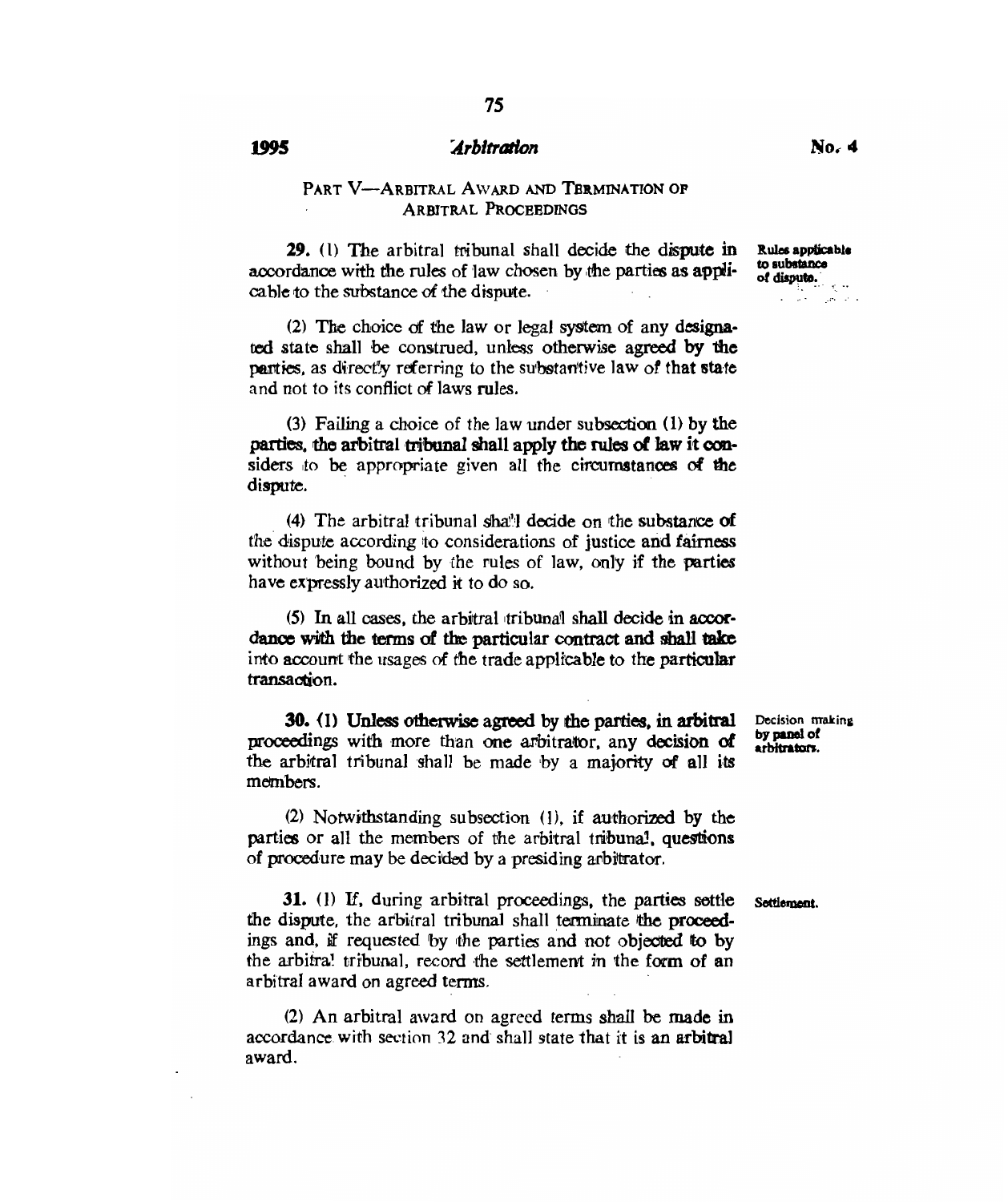76

(3) An arhitral award on agreed terms has the same status and effect as any other arbitral award on the substance of the dispute.

**Form and contents of**  arbitral award.

#### **32.** (1) An arbitral award shall be made in writing and shall be signed by the arbitrator or the arbitrators.

(2) For the purposes of subsection (1), in arbitral proceedings with more than one arbitrator, the signatures of the majority of all the arbitrators shall be sufficient so long as the reasons for any omitted signature is stated.

(3) The arbitral award shall state the reasons upon which it is based, unless—

- (a) the parties have agreed that no reasons are to be given; or
- (b) the award is an arbitral award on agreed terms under section 31.

(4) The arbitral award shall state the date of the award and the place of arbitration as determined in accordance with section 21(1), and the award shall be deemed to have been made at that place.

(5) After the arbitral award is made, a signed copy shall be delivered to each party.

- (6) Unless otherwise agreed by the parties—
- (a) the costs and expenses of an arbitration, being the legal and other expenses of the parties, the fees and expenses of the arbitral tribunal and any other expenses related to the arbitration, shall be as determined and apportioned by the arbitral tribunal in its award under this section, or any additional award under section 34 (5); or
- (b) in absence of an award or additional award determining and apportioning the costs and expenses of the arbitration, each party shall be responsible for the legal and other expenses of that party and for and equal share of the fees and expenses of the arbitral tribunal and any other expenses relating to the arbitration.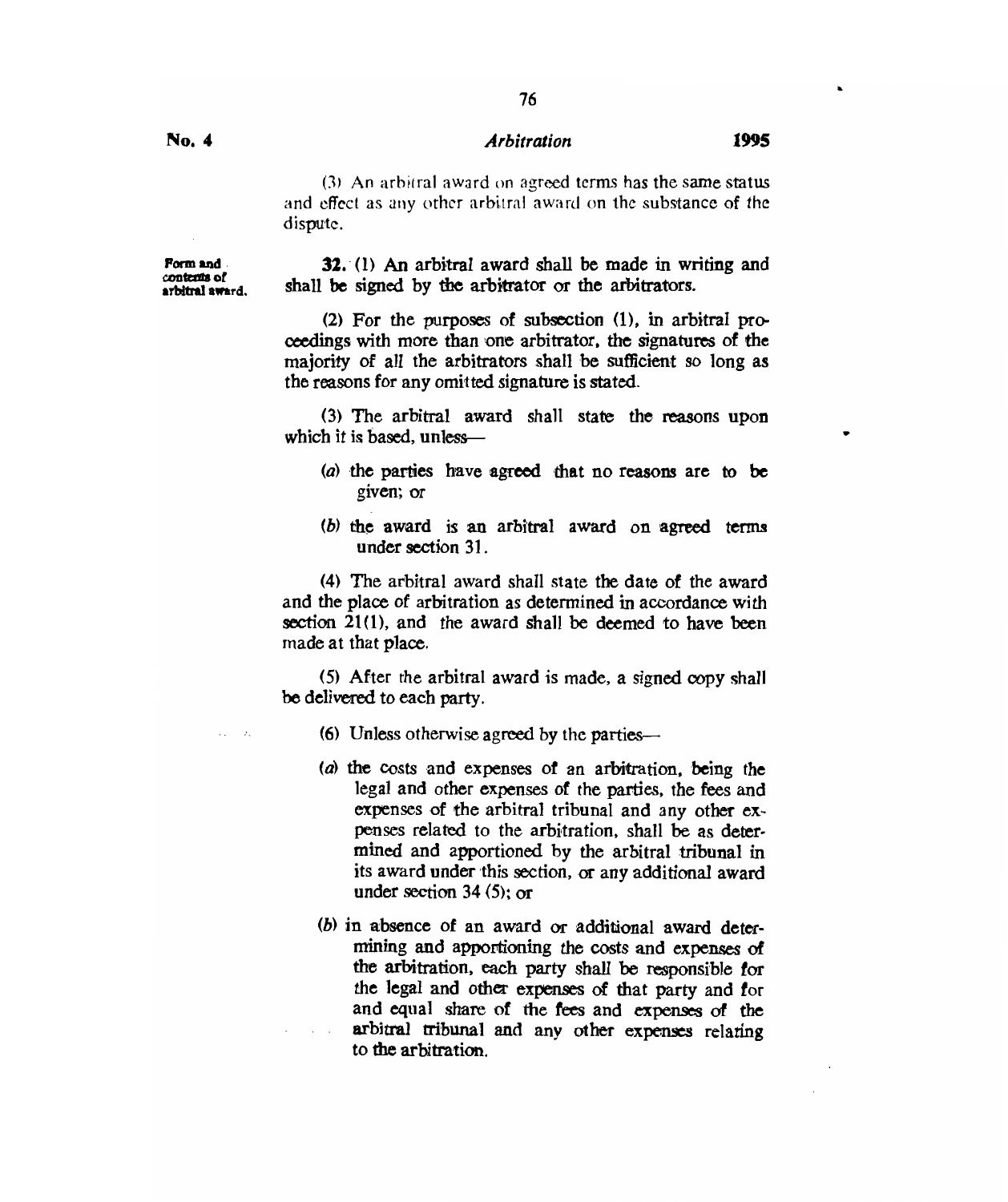**33. (1) The** arbitral proceedings shall be terminated by the final arbitral award or by an order of the arbitral tribunal under subsection (2).

(2) The arbitral tribunal shall issue an order for the termination of the arbitral proceedings where—

- (a) the claimant withdraws his claim, unless the respondent objects to the order and the arbitral tribunal recognises a legitimate interest on his part in obtaining a final settlement of the dispute;
- (b) the parties agree on the termination of the arbitral proceedings; or
- (c) the arbitral tribunal finds that the continuation of the proceedings has for any other reason become unnecessary or impossible.

(3) Subject to sections 34 and 35. the mandate of the arbitral tribunal shall terminate upon the termination of the arbitral proceedings.

34. (1) Within 30 days after receipt of the arbitral **Canadian and**  award, unless a different period of time has been agreed upon of **unerpre**<br>by the parties by the parties—

- (a) a party may request the arbitral tribunal to correct **award.** in the arbitral award any computation errors. any clerical or typographical errors or any other errors of a similar nature; and
- (b) a party may, if agreed by the parties, request the arbitral tribunal to give an interpretation of a specific point or part of the arbitral award.

(2) If the arbitrai tribunal considers the request made under subsection (I) to be justified, it shall make the correction or give the interpretation within 30 days after receipt of the request and the interpretation shall form part of the arbitral award.

(3) The arbitral tribunal may correct any error of the type referred to in subsection (1) *(a)* on its own initiative within 30 days after the date of the arbitral award.

(4) Unless otherwise agreed by the parties, a party may. within 30 days after receipt of the arbitra! award, request the arbitral tribunal to make an additional arbitral award as to

**Interpretation**  of arbitral **ditional ad** 

**Taradnation of arbitral**  proceedings.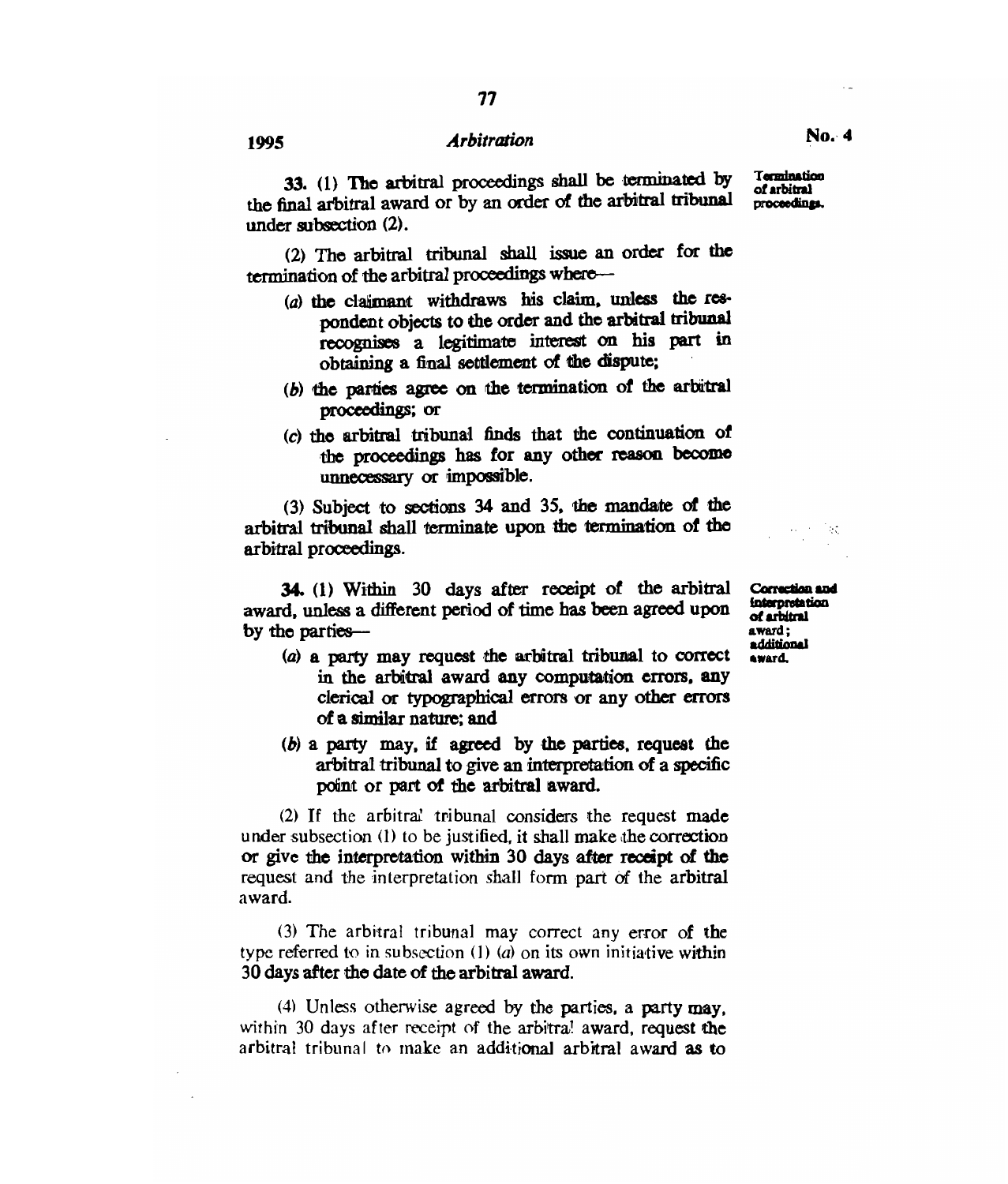78

claims presented in the arbitral proceedings but omitted from the arbitral award.

(5) If the arbitral tribunal considers the request made under subsection (4) to be justified, it shall make the additional arbitral award within 60 days.

(6) The arbitral tribunal may extend, if necessary, *the*  period of time within which it shall make a correction, give an interpretation or make an additional arbitral award under subsection (2) or (5).

(7) Section 32 shall apply to a correction or an interpretation of the arbitral award or to an additional arbitral award made under this section.

#### **PART VI—RECOURSE TO HIGH COURT AGAINST ARBITRAL AWARD**

**Application**<br>for setting aside *for* **setting aside arbitral award.** 

 $\mathbf{r}_{\mathrm{in}} \approx \mathbf{r}_{\mathrm{in}}$ 

**35. (1).** Recourse to the High Court against an arbitral award may be made only by an application for setting aside the award under subsections (2) and (3).

(2) An arbitral award may be set aside by the High Court only if—

 $(a)$  the party making the application furnishes proof-

- (i) that a party to the arbitration agreement was under some incapacity; or
- (ii) the arbitration agreement is not valid under the law to which the parties have subjected it or, failing any indication of that law, the law of Kenya; or
- (iii) the party making the application was not given proper notice of the appointment **of** an arbitrator or of the arbitral proceedings or was otherwise unable to present his case; or
- (iv) the arbitral award deals with a dispute not contemplated by or not falling within the terms of the reference to arbitration or contains decisions on matters beyond the scope of the reference to arbitration, provided that if the decisions on matters referred to arbitration can be separated **from those** not so **referred, only that** part of the arbitral award which contains decisions on matters not referred to arbitration may be set **aside;** or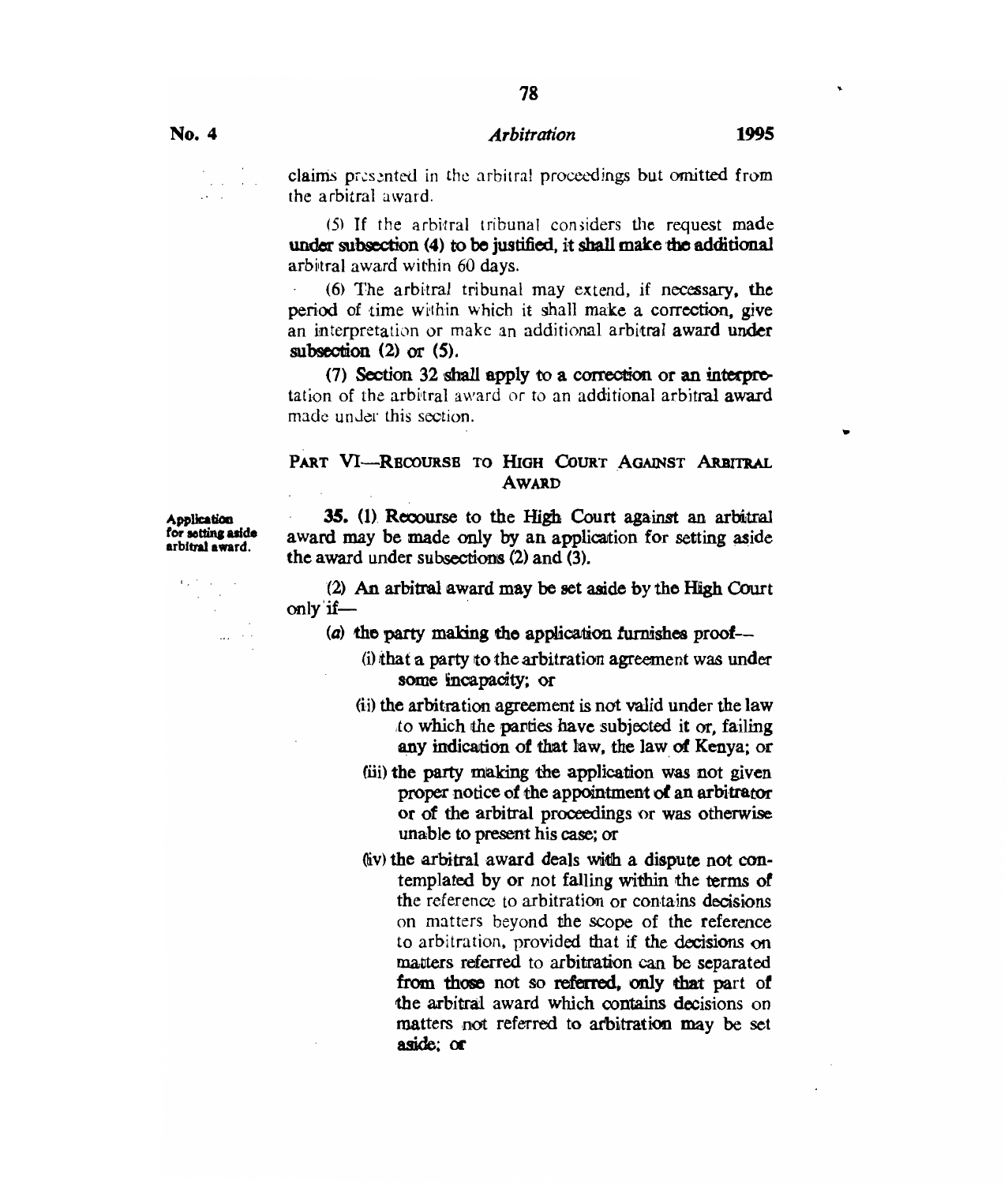- (v) the composition of the arbitral tribunal or the arbitral procedure was not in accordance with the agreement of the parties, unless that agreement was in conflict with a provision of this Act from which the parties cannot derogate; or failing such agreement, was not in accordance with this Act; or
- *(b)* the High Court finds that-
	- 6) the **subject-matter of the dispute is not capable of settlement by arbitration under the law of Kenya; or**
	- (ii) the **award** is conflict with the public **policy of Kenya:**

**(3) An application for setting aside the arbitral award may not be made after 3 months have elapsed from the date on which the party making that application had received the arbitral award, or if a request had been made under section 36 from the date on which that request had been disposed of by the arbitral award.** 

**(4) The High Court, when required to set aside an arbitral award, may, where appropriate and so requested by a party suspend the proceedings to set aside the arbitral award for such period of time determined by it in order to give the arbitral tribunal an opportunity to resume the arbitral proceedings or to take such other action as in the opinion of the arbitral tribunal** will **eliminate the grounds for setting aside**  the **arbitral award.** 

#### **PART WI—RECOGNITION AND ENFORCEMENT OF AWARDS**

*36. (1)* **An arbitral award,** irrespective of the state in which it was made shall be recognized as binding and, upon application in writing to the High Court, shall be enforced subject to this section **and section 37.** 

(2) Unless the High Court otherwise orders, the party replying on an arbitral award or applying for its enforcement shall furnish—

(a) the duly authenticated original arbitral award or a duly certified copy of it; and

**It000gnition and onforannont of awards.** 

 $\alpha$  ,  $\beta$  ,  $\beta$  ,  $\beta$  ,  $\beta$ ر<br>راء المالي . . . .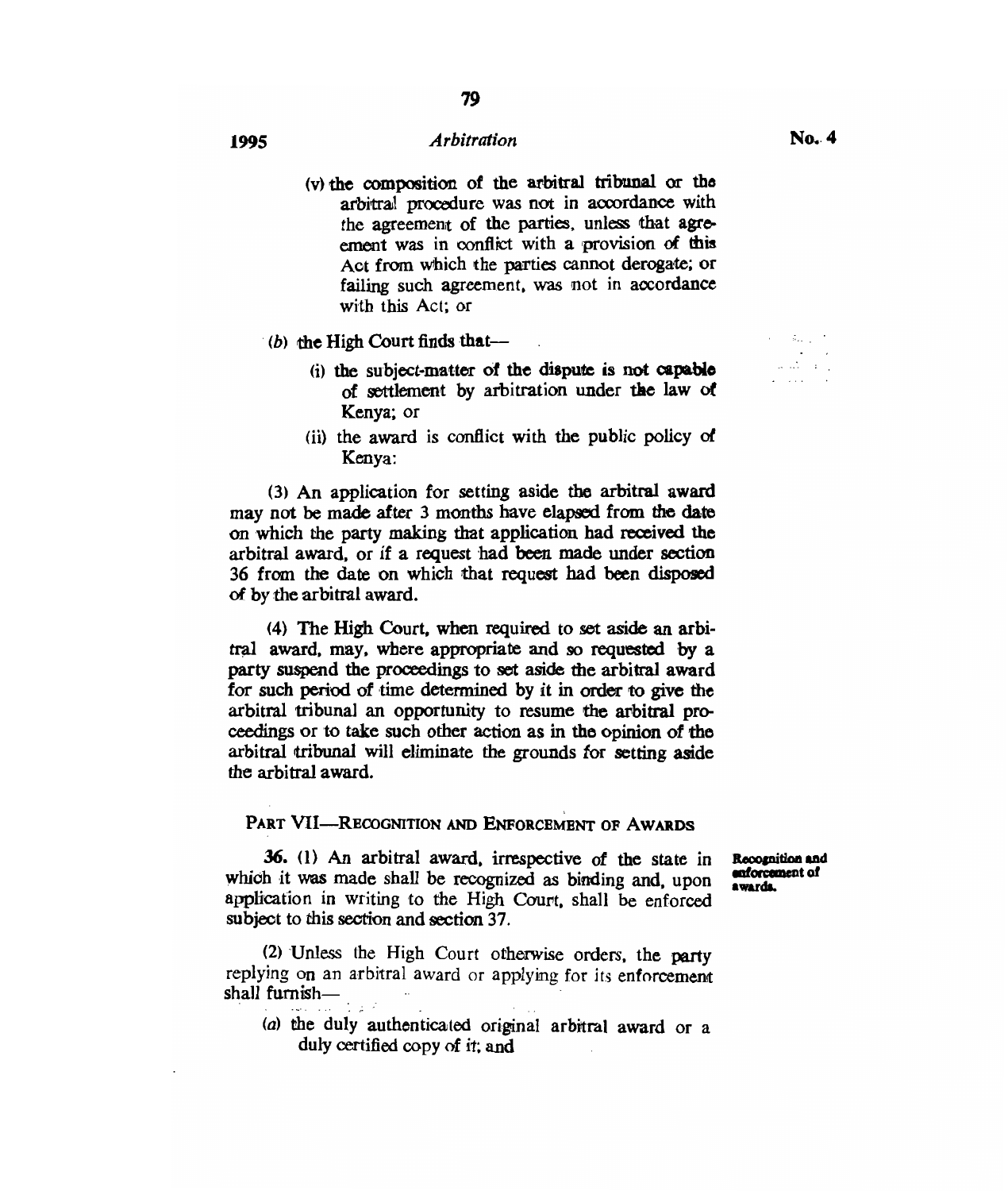**80** 

- 
- *(b) the* original arbitration agreement or a duly certified copy of it.

(3) If the arbitral award or arbitration agreement is not made in the English language, the party shall furnish a duly certified translation of it into the English language.

**errands for ritual et nation or eitorameal.** 

**37. (1)** The recognition or enforcement of an arbitral award, irrespective of the state in which it was made, may be refused only—

- (a) at the request of the party against whom it is invoked, if that party furnishes to the High Court proof that-
	- (i)a party to the arbitration agreement was under some incapacity; or
	- (ii) the arbitration agreement is not valid under the law to which the parties have subjected it or, failing any indication of that law, under the law of the state where the arbitral award was made;
	- (iii) the party against whom the arbitral award is invoked was not given proper notice of the appointment of an arbitrator or of the arbitral proceedings or was otherwise unable to present his case; or
		- (iv) the arbitral award deals with a dispute not contemplated by or not falling within the terms of the reference to arbitration, or it contains decisions **on matters beyond the scope of the reference to arbitration, provided that if the decisions on matters referred to arbitration can be separated from those not so referred, that part of the**  arbitral award which contains decisions on matters referred to arbitration may be recognised and enforced; or
	- (v)the composition of the arbitral tribunal **or the**  arbitral procedure was not in accordance with **the agreement of the pasties or, failing** any **agreement by the parties, was not in accordance with the law of the state where the arbitration took place; or**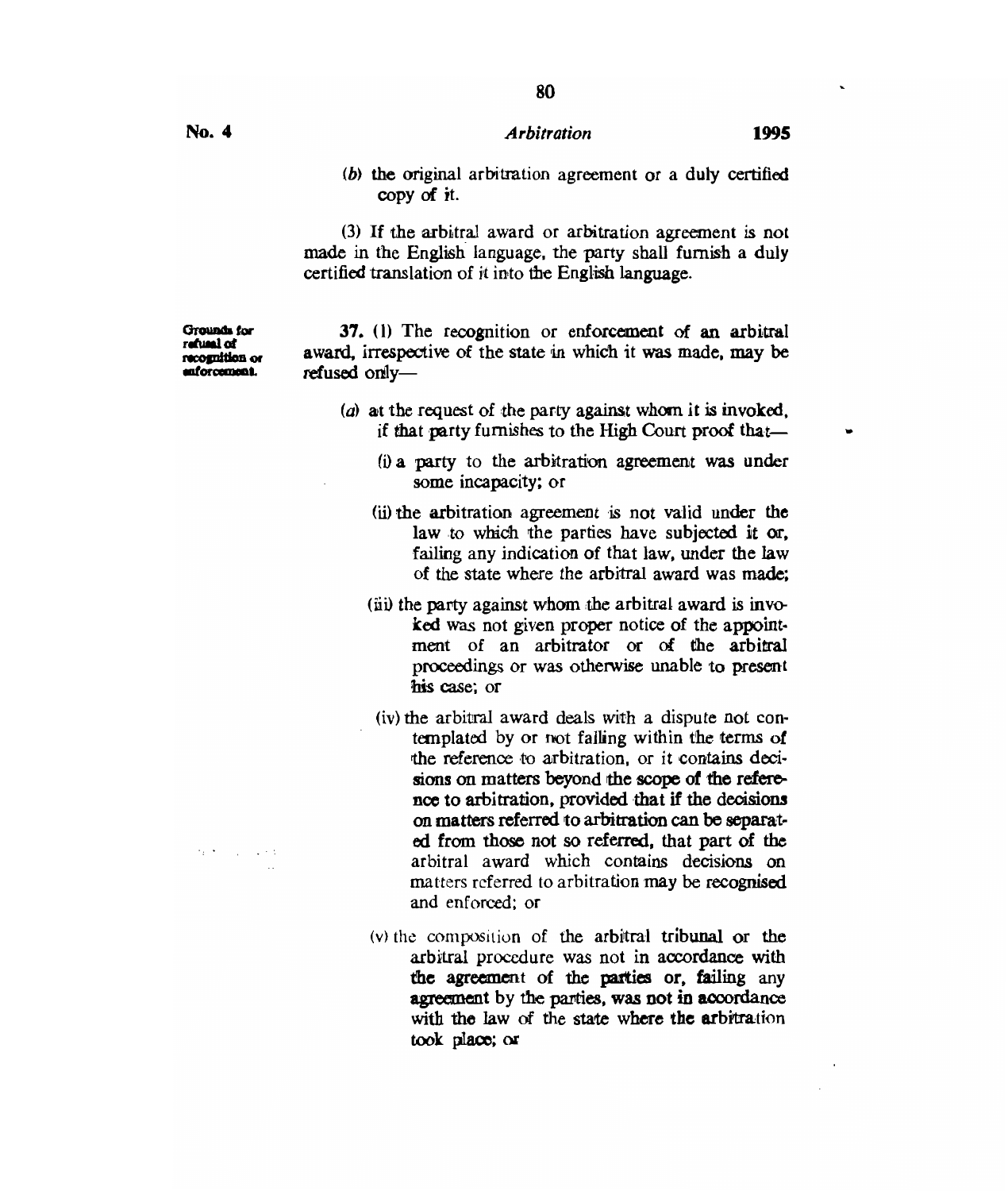- (vi) the arbitral award has not yet become binding on the parties or has been set aside or suspended by a court of the state in which, or under the law of which, that arbitral award was made; or
- (b) if the High Court finds that-
	- (i) the subject matter of the dispute is not capable of settlement by arbitration under the law of Kenya; or
	- (ii) the recognition or enforcement of the arbitral award would be contrary to the public po'icy of Kenya.

(2) If an application for the setting aside or suspension of an arbitral award has been made to a court referred to in subsection **(1)** (a) (vi), the High Court may, if it considers it proper, adjourn its decision and may also, on the application of the party claiming recognition or enforcement of the arbitral award, order the other party to provide appropriate security.

#### PART VIII—MISCELLANEOUS PROVISIONS

**38.** (1) Where it is provided by a term in a contract to **Bankruptcy**. which a bankrupt is a party that any differences arising out of or in connection with the contract shall be referred to arbitration, then if the trustee in bankruptcy adopts the contract, that term is enforceable by or against him so far as relates to those differences.

(2) Where a person who has been adjudged bankrupt had, before the commencement of the bankruptcy, becomes a party to an arbitration agreement, and any matter to which the agreement applies requires to be determined in connection with or for the purposes of the bankruptcy proceedings, then if the case is one to which subsection (1) does not apply—

*(a)* any other party to the agreement or, with the consent of the committee of inspection, the trustee in bankruptcy may apply to the court having jurisdiction in the bankruptcy proceedings for an order directing that the matter in question shall be referred to arbitration in accordance with the agreement; and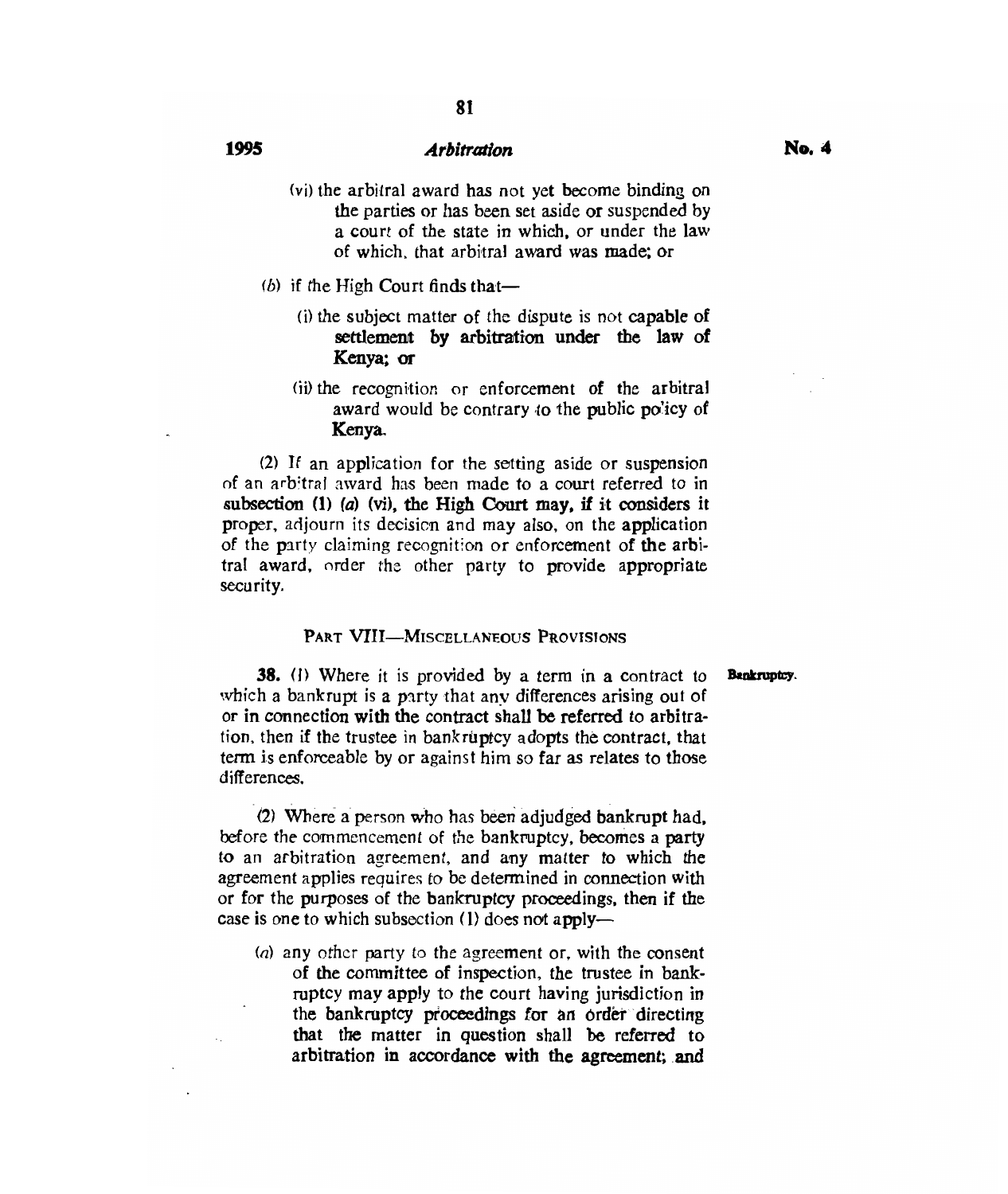### *(b)* the court, if it is of the opinion that, having regard to all the circumstances of the case, the matter ought to be determined by arbitration, may make an order accordingly.

(3) This section shall apply in domestic arbitration or if the bankrupt person is a Kenyan or if the law of Kenya is applicable acourding to the rules of conflict of laws.

39. Where in the case of a domestic arbitration, the parties have agreed that—

- $(a)$  an application by any party may be made to a court to determine any question of law arising in the course of the arbitration; or
- (b) an appeal by any party may be made to a court on any question of law arising out of the award;

such application or appeal, as the case may be, may be made to the High Court.

(2) On an application or appeal being made to it under subsection (1) the High Court may, as appropriate-

- $\langle s \rangle$  determine the question of law arising:
- *(b)* confirm. vary or set aside the arbitral award or remit the matter to the arbitral tribunal for re-consideration or, where another arbitral tribunal has been appointed, to that arbitral tribunal for consideration.

(3) Notwithstanding sections 10 and 35 an appeal shall lie to the Court of Appeal again t a decision of the High Court tinder subsection (2)—

#### (a) if the parties have so agreed that an appeal shall lie; and

 $(b)$  the High Court grants leave to appeal, or failing 'eave by the High Court, the Court of Appeal grants special leave to appeal; and on such appeal the Court of Appea! may exercise any of the powers which the Ugh Curt ccytt'd have exercised under subsection **(2).** 

*<sup>11</sup> ) An* application or appeal under this section shall he **made within the time limit and in the manner prescribed by the Rules of Court applicable, as the case may be, in the High Court or the Court of Appeal.** 

**Questions of law arising in domestic arbitration.**